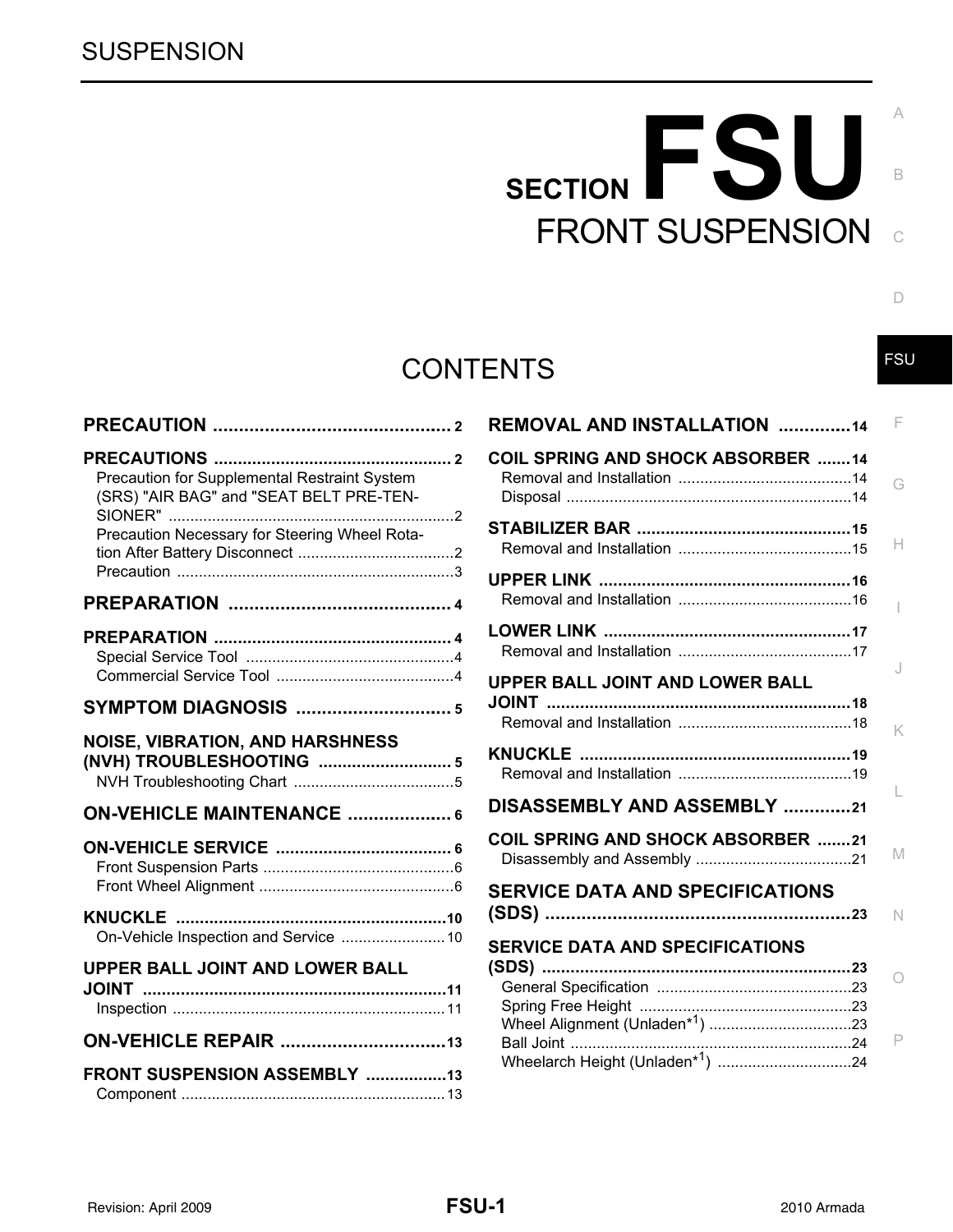#### < PRECAUTION >

## <span id="page-1-0"></span>PRECAUTION

#### <span id="page-1-1"></span>PRECAUTIONS

#### <span id="page-1-2"></span>Precaution for Supplemental Restraint System (SRS) "AIR BAG" and "SEAT BELT PRE-TENSIONER" *INFOID:0000000005155805*

The Supplemental Restraint System such as "AIR BAG" and "SEAT BELT PRE-TENSIONER", used along with a front seat belt, helps to reduce the risk or severity of injury to the driver and front passenger for certain types of collision. This system includes seat belt switch inputs and dual stage front air bag modules. The SRS system uses the seat belt switches to determine the front air bag deployment, and may only deploy one front air bag, depending on the severity of a collision and whether the front occupants are belted or unbelted. Information necessary to service the system safely is included in the SR and SB section of this Service Man-

#### ual. **WARNING:**

- **To avoid rendering the SRS inoperative, which could increase the risk of personal injury or death in the event of a collision which would result in air bag inflation, all maintenance must be performed by an authorized NISSAN/INFINITI dealer.**
- **Improper maintenance, including incorrect removal and installation of the SRS, can lead to personal injury caused by unintentional activation of the system. For removal of Spiral Cable and Air Bag Module, see the SR section.**
- **Do not use electrical test equipment on any circuit related to the SRS unless instructed to in this Service Manual. SRS wiring harnesses can be identified by yellow and/or orange harnesses or harness connectors.**

#### PRECAUTIONS WHEN USING POWER TOOLS (AIR OR ELECTRIC) AND HAMMERS

#### **WARNING:**

- **When working near the Airbag Diagnosis Sensor Unit or other Airbag System sensors with the Ignition ON or engine running, DO NOT use air or electric power tools or strike near the sensor(s) with a hammer. Heavy vibration could activate the sensor(s) and deploy the air bag(s), possibly causing serious injury.**
- **When using air or electric power tools or hammers, always switch the Ignition OFF, disconnect the battery, and wait at least 3 minutes before performing any service.**

#### <span id="page-1-3"></span>Precaution Necessary for Steering Wheel Rotation After Battery Disconnect

*INFOID:0000000005155806*

#### **NOTE:**

- This Procedure is applied only to models with Intelligent Key system and NATS (NISSAN ANTI-THEFT SYS-TEM).
- Remove and install all control units after disconnecting both battery cables with the ignition knob in the ″LOCK″ position.
- Always use CONSULT-III to perform self-diagnosis as a part of each function inspection after finishing work. If DTC is detected, perform trouble diagnosis according to self-diagnostic results.

For models equipped with the Intelligent Key system and NATS, an electrically controlled steering lock mechanism is adopted on the key cylinder.

For this reason, if the battery is disconnected or if the battery is discharged, the steering wheel will lock and steering wheel rotation will become impossible.

If steering wheel rotation is required when battery power is interrupted, follow the procedure below before starting the repair operation.

#### OPERATION PROCEDURE

- 1. Connect both battery cables. **NOTE:** Supply power using jumper cables if battery is discharged.
- 2. Use the Intelligent Key or mechanical key to turn the ignition switch to the ″ACC″ position. At this time, the steering lock will be released.
- 3. Disconnect both battery cables. The steering lock will remain released and the steering wheel can be rotated.
- 4. Perform the necessary repair operation.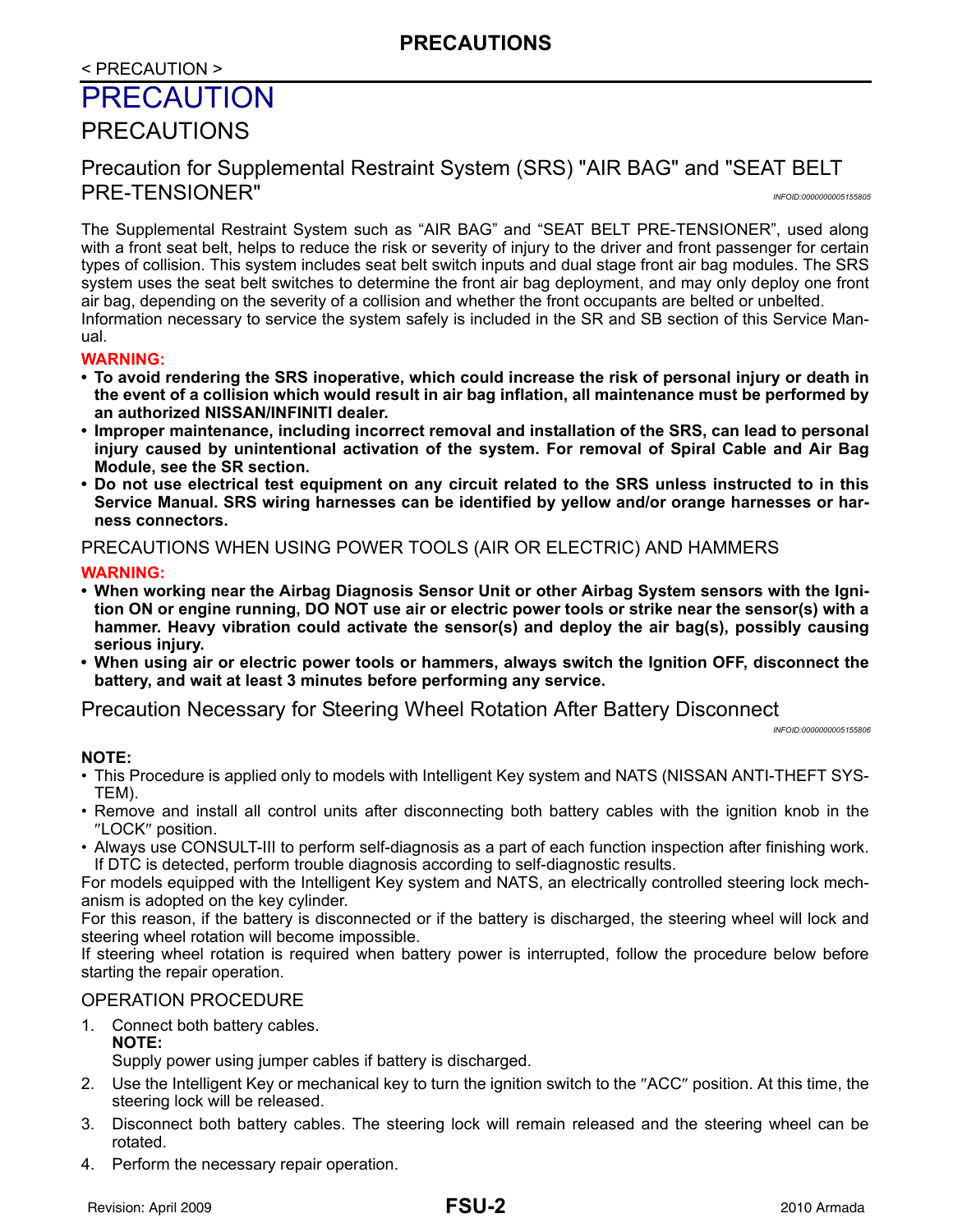## **PRECAUTIONS**

#### < PRECAUTION >

- 5. When the repair work is completed, return the ignition switch to the ″LOCK″ position before connecting the battery cables. (At this time, the steering lock mechanism will engage.)
- 6. Perform a self-diagnosis check of all control units using CONSULT-III.

#### <span id="page-2-0"></span>Precaution *INFOID:0000000004918169*

B

- When installing the rubber bushings, the final tightening must be done under unladen condition and with the tires on level ground. Oil will shorten the life of the rubber bushings, so wipe off any spilled oil immediately.
- C • Unladen condition means the fuel tank, engine coolant and lubricants are at the full specification. The spare tire, jack, hand tools, and mats are in their designated positions.
- After installing suspension components, check the wheel alignment.
- Lock nuts are not reusable. Always use new lock nuts for installation. New lock nuts are pre-oiled, do not apply any additional lubrication.

F

G

H

I

J

K

L

M

N

O

P

 $\Box$ 

A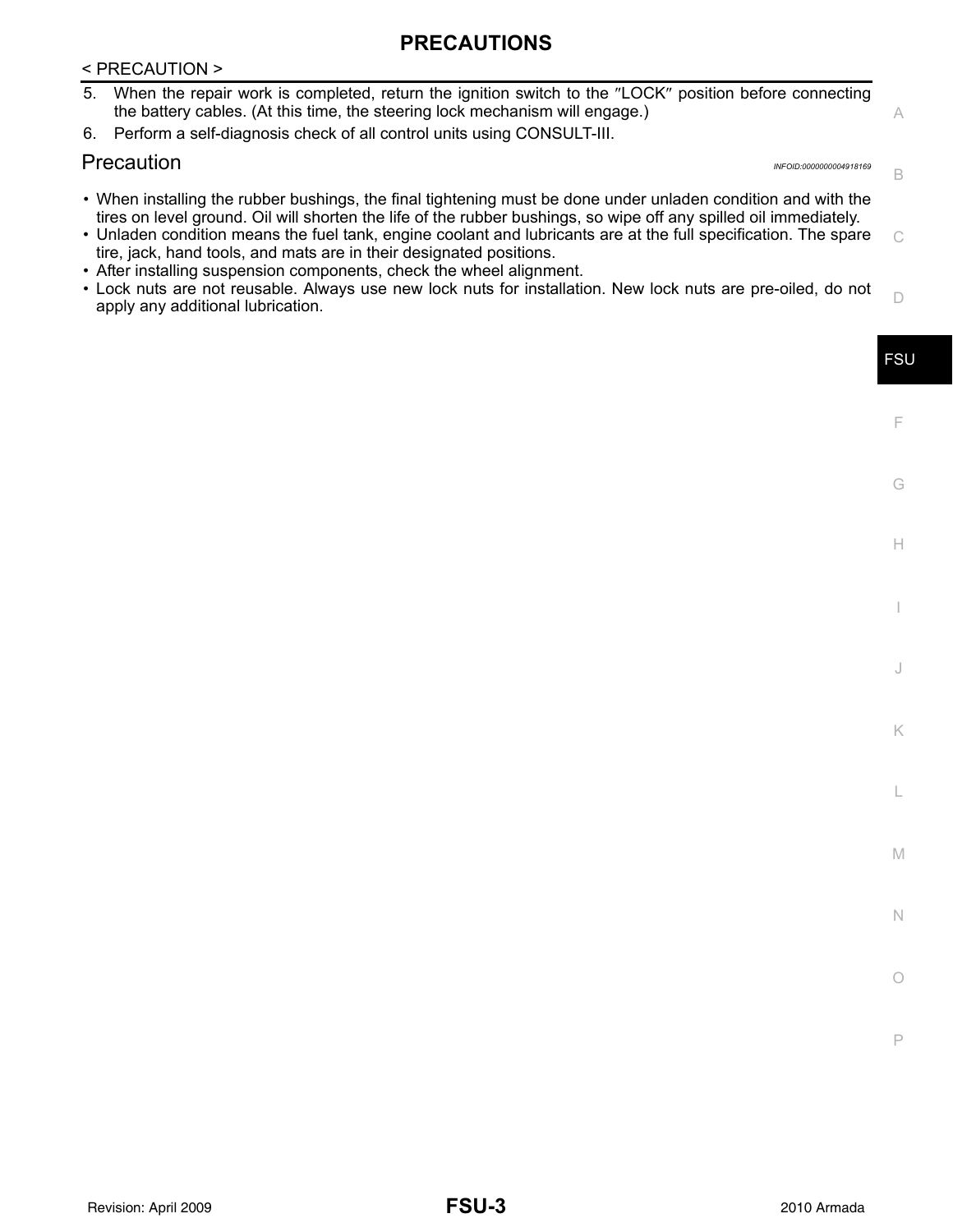#### **PREPARATION**

## < PREPARATION >

## <span id="page-3-0"></span>**PREPARATION**

## <span id="page-3-1"></span>PREPARATION

## <span id="page-3-2"></span>Special Service Tool *INFOID:000000004918170*

The actual shapes of Kent-Moore tools may differ from those of special service tools illustrated here.

| Tool number<br>(Kent-Moore No.)<br>Tool name      |                      | Description                                                                                                                   |
|---------------------------------------------------|----------------------|-------------------------------------------------------------------------------------------------------------------------------|
| ST29020001<br>$(J-24319-01)$<br>Pitman arm puller | C<br>h<br>a<br>NT694 | Removing upper link ball joint from knuckle<br>spindle<br>a: 34 mm (1.34 in)<br>b: 6.5 mm (0.256 in)<br>c: 61.5 mm (2.421 in) |
| HT72520000<br>$(J-25730-A)$<br>Ball joint remover | PAT.P<br>NT146       | Removing tie-rod outer end                                                                                                    |

## <span id="page-3-3"></span>Commercial Service Tool *INFOID:0000000004918171*

| Tool name                  |              | Description                                                                                                                                           |
|----------------------------|--------------|-------------------------------------------------------------------------------------------------------------------------------------------------------|
| Attachment wheel alignment | d<br>c<br>b. | Measure wheel alignment<br>a: Screw M24 x 1.5 pitch<br>b: 35 mm (1.38 in) dia.<br>c: 65 mm (2.56 in) dia.<br>d: 56 mm (2.20 in)<br>e: 12 mm (0.47 in) |
| Spring compressor          | <b>NT148</b> | Removing and installing coil spring                                                                                                                   |
|                            | NT717        |                                                                                                                                                       |
| Power tool                 | PBIC0190E    | Loosening bolts and nuts                                                                                                                              |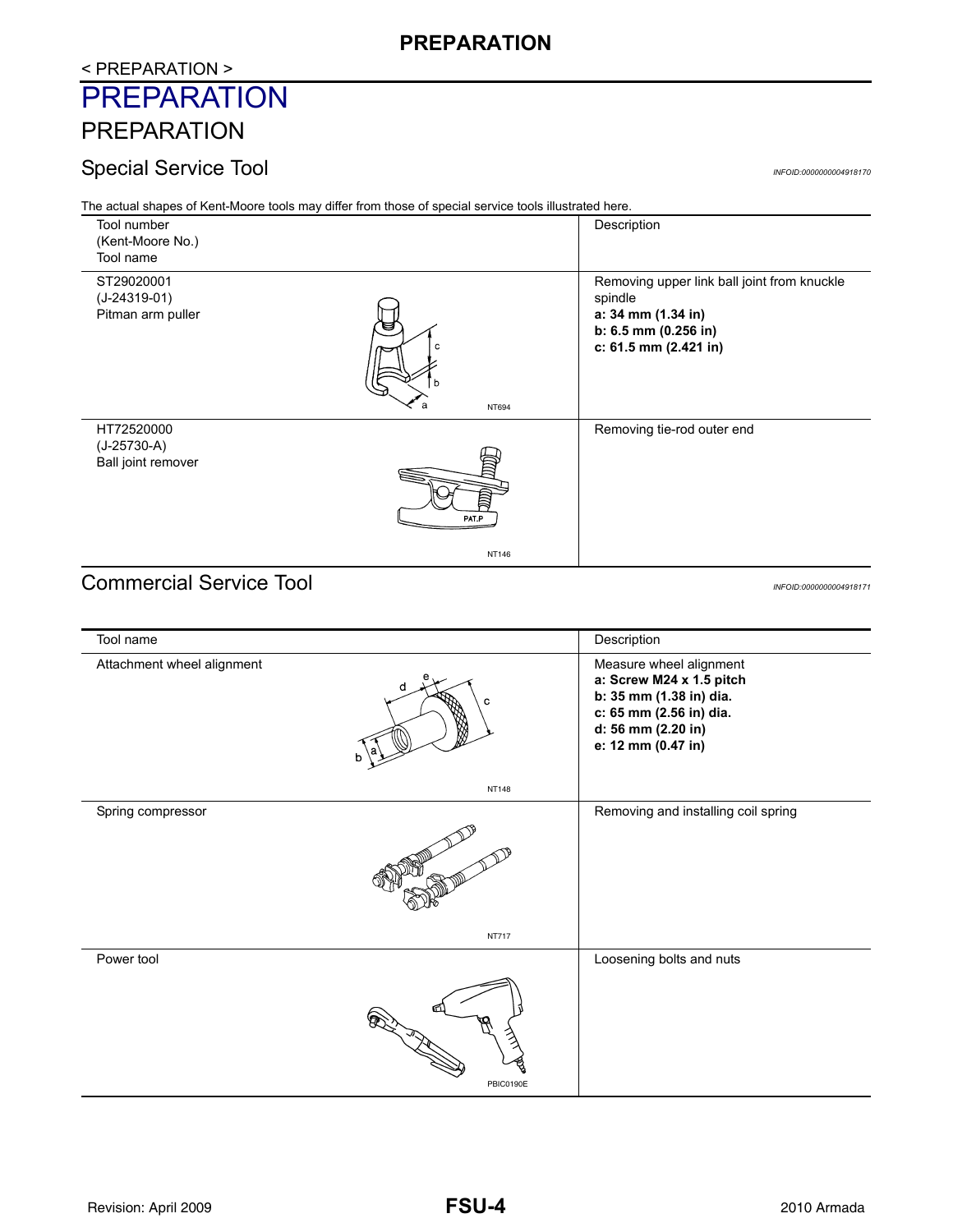### **NOISE, VIBRATION, AND HARSHNESS (NVH) TROUBLESHOOTING** < SYMPTOM DIAGNOSIS >

## <span id="page-4-0"></span>SYMPTOM DIAGNOSIS

## <span id="page-4-1"></span>NOISE, VIBRATION, AND HARSHNESS (NVH) TROUBLESHOOTING

### <span id="page-4-2"></span>NVH Troubleshooting Chart **Integral Chart** *INFOID:000000004918172*

B

A

Use the chart below to help you find the cause of the symptom. Repair or replace parts as necessary.

| Reference page                               |                               | FSU-14                           | FSU-14                                              | <b>FSU-13</b>                     | FSU-13             | <b>FSU-24</b>  | <u>FSU-6</u>         | <u>FSU-6</u>              | <u>FSU-6</u>           | Chart"<br>"NVH Troubleshooting<br><b>DLN-183</b> | "NVH Troubleshooting Chart"<br>DLN-207. | FAX-5, "NVH Troubleshooting Chart" | "NVH Troubleshooting Chart"<br><b>FAX-5.</b> | WT-44, "NVH Troubleshooting Chart" | WT-44, "NVH Troubleshooting Chart" | "NVH Troubleshooting Chart"<br>BR-6. | ST-12, "NVH Troubleshooting Chart" | $\mathbb C$<br>D<br><b>FSU</b><br>F |
|----------------------------------------------|-------------------------------|----------------------------------|-----------------------------------------------------|-----------------------------------|--------------------|----------------|----------------------|---------------------------|------------------------|--------------------------------------------------|-----------------------------------------|------------------------------------|----------------------------------------------|------------------------------------|------------------------------------|--------------------------------------|------------------------------------|-------------------------------------|
| Possible Cause and<br><b>SUSPECTED PARTS</b> |                               | Improper installation, looseness | Shock absorber deformation,<br>damage or deflection | Bushing or mounting deterioration | Parts interference | Spring fatigue | Suspension looseness | Incorrect wheel alignment | Stabilizer bar fatigue | <b>SHAFT</b><br>PROPELLER                        | FRONT FINAL DRIVE                       | WHEEL HUB                          | <b>SHAFT</b><br>DRIVE                        | TIRES                              | ROAD WHEEL                         | <b>BRAKES</b>                        | STEERING                           | G<br>H<br>J                         |
|                                              | <b>Noise</b>                  | $\times$                         | $\times$                                            | $\times$                          | $\times$           | $\times$       | $\times$             |                           |                        | $\times$                                         | $\times$                                | $\times$                           | $\times$                                     | $\times$                           | $\times$                           | $\times$                             | $\times$                           |                                     |
|                                              | Shake                         | $\times$                         | $\times$                                            | $\times$                          | $\times$           |                | $\times$             |                           |                        | $\times$                                         |                                         | $\times$                           | X                                            | $\times$                           | $\times$                           | $\times$                             | $\times$                           | K                                   |
| Symptom                                      | Vibration                     | $\times$                         | $\times$                                            | $\times$                          | $\times$           | $\times$       |                      |                           |                        | $\times$                                         |                                         | $\times$                           | ×                                            | $\times$                           |                                    |                                      | $\times$                           |                                     |
|                                              | Shimmy                        | $\times$                         | $\times$                                            | $\times$                          | $\times$           |                |                      | $\times$                  |                        |                                                  |                                         | $\times$                           |                                              | $\times$                           | $\times$                           | $\times$                             | $\times$                           |                                     |
|                                              | Shudder                       | $\times$                         | $\times$                                            | $\times$                          |                    |                |                      |                           |                        |                                                  |                                         | $\times$                           |                                              | $\times$                           | $\times$                           | $\times$                             | $\times$                           |                                     |
|                                              | Poor quality ride or handling | $\times$                         | $\times$                                            | $\times$                          | $\times$           | $\times$       |                      | $\times$                  | $\times$               |                                                  |                                         | $\times$                           |                                              | $\times$                           | $\times$                           |                                      |                                    |                                     |

x: Applicable

N

 $\bigcirc$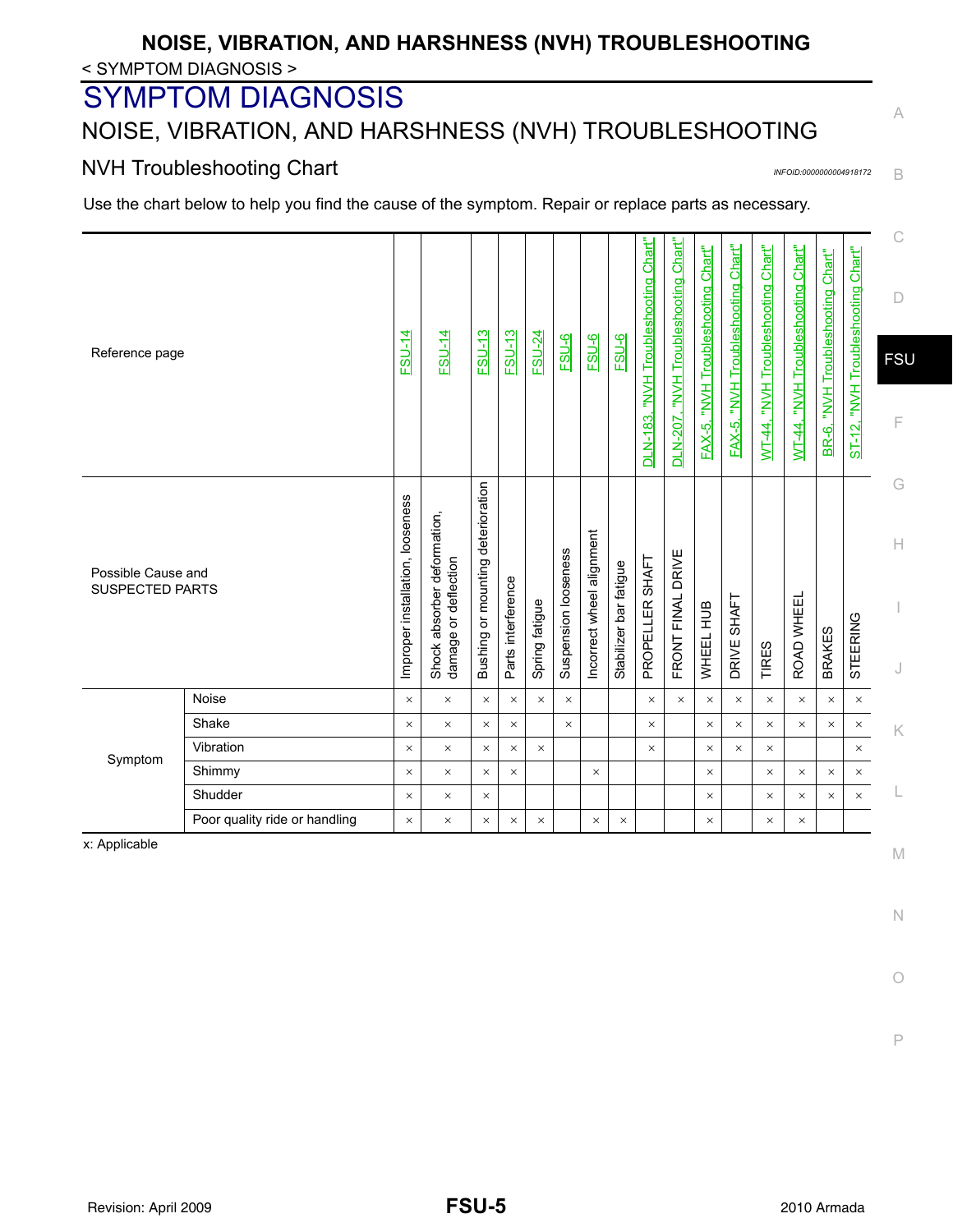## <span id="page-5-0"></span>< ON-VEHICLE MAINTENANCE > ON-VEHICLE MAINTENANCE ON-VEHICLE SERVICE

#### <span id="page-5-2"></span><span id="page-5-1"></span>Front Suspension Parts *INFOID:0000000004918173*

Check front suspension parts for excessive play, cracks, wear and other damage.

- Shake each front wheel to check for excessive play. If looseness is noted, inspect wheel bearing end play, then check ball joint end play. Refer to **FAX-6**, "On-Vehicle Inspection and Service" and [FSU-11, "Inspection"](#page-10-1).
- Make sure that the cotter pin is inserted (4WD only).
- Retighten all nuts and bolts to the specified torque.

#### **Suspension component torques : Refer to <b>FSU-13**, **["Component".](#page-12-2)**

- Check shock absorber for oil leakage and other damage.
- Check suspension ball joint for grease leakage and ball joint dust cover for cracks and other damage.





## <span id="page-5-3"></span>Front Wheel Alignment *INFOID:0000000004918174*

#### PRELIMINARY INSPECTION

#### **WARNING:**

#### **Always adjust the alignment with the vehicle on a flat surface. NOTE:**

If alignment is out of specification, inspect and replace any damaged or worn suspension parts before making any adjustments.

- 1. Check and adjust the wheel alignment with the vehicle under unladen conditions. "Unladen conditions" means that the fuel, coolant, and lubricant are full; and that the spare tire, jack, hand tools and mats are in their designated positions.
- 2. Check the tires for incorrect air pressure and excessive wear.
- 3. Check the wheels for run out and damage. Refer to WT-48, "Inspection" .
- 4. Check the wheel bearing axial end play. Refer to FAX-6, "On-Vehicle Inspection and Service" .
- 5. Check the shock absorbers for leaks or damage.
- 6. Check each mounting point of the suspension components for any excessive looseness or damage.
- 7. Check each link, arm, and the rear suspension member for any damage.
- 8. Check the vehicle height. Refer to FSU-24, "Wheelarch Height (Unladen<sup>\*1</sup>)". • Verify the level using Consult-III memory register 1103 and set to  $0 \pm 10$  mm ( $0 \pm 0.39$  in) as necessary.

#### GENERAL INFORMATION AND RECOMMENDATIONS

- 1. A Four-Wheel Thrust Alignment should be performed.
	- This type of alignment is recommended for any NISSAN vehicle.
	- The four-wheel "thrust" process helps ensure that the vehicle is properly aligned and the steering wheel is centered.
	- The alignment machine itself should be capable of accepting any NISSAN vehicle.
	- The alignment machine should be checked to ensure that it is level.

#### **FSU-6**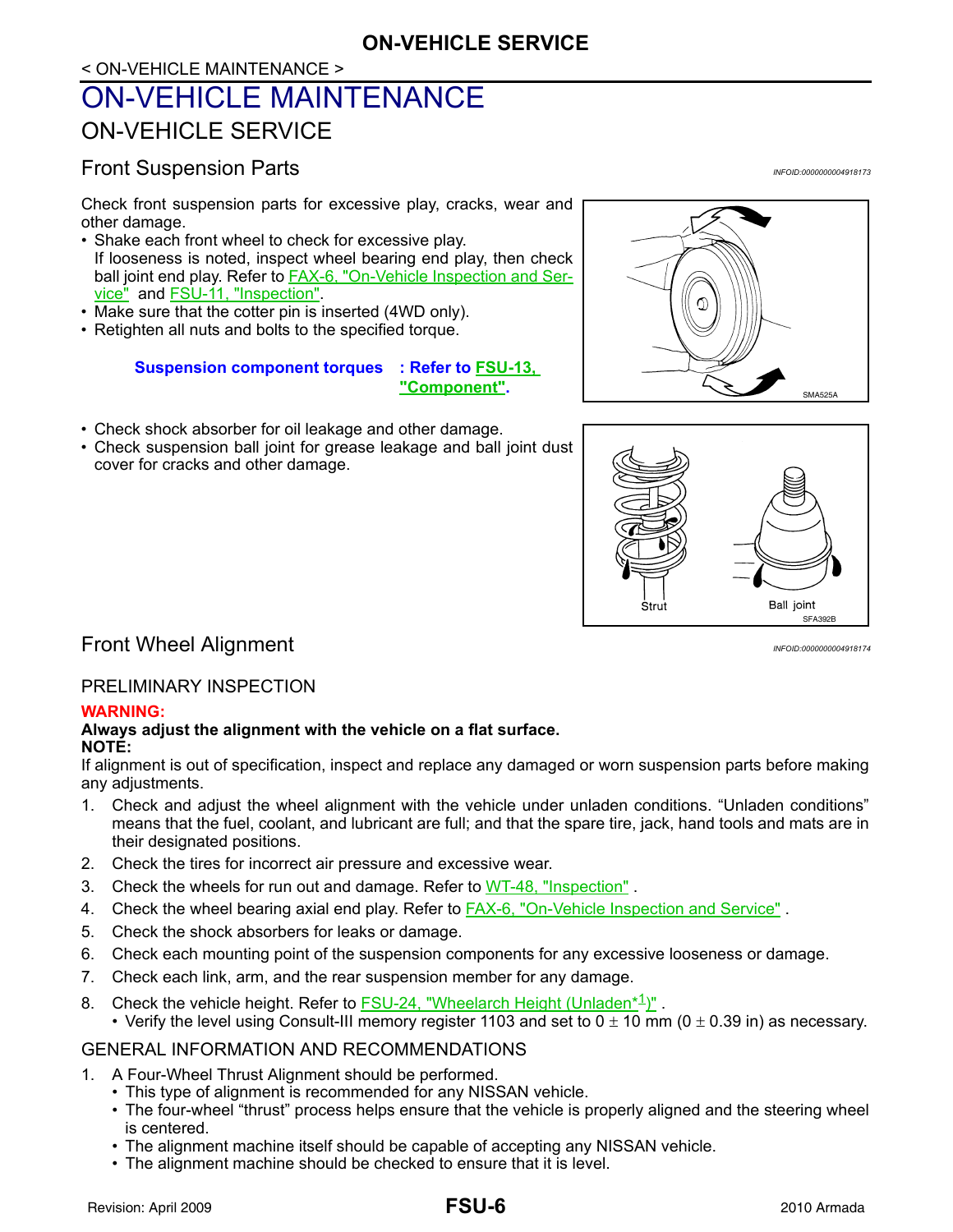## **ON-VEHICLE SERVICE**

#### < ON-VEHICLE MAINTENANCE >

- 2. Make sure the alignment machine is properly calibrated.
	- Your alignment machine should be regularly calibrated in order to give correct information.
	- Check with the manufacturer of your specific alignment machine for their recommended Service/Calibration Schedule.

## THE ALIGNMENT PROCESS

**IMPORTANT:** Use only the alignment specifications listed in this Service Manual. Refer to **FSU-23**, "Wheel Alignment (Unladen<sup>\*1</sup>)"

- C 1. When displaying the alignment settings, many alignment machines use "indicators": (Green/red, plus or minus, Go/No Go). **Do NOT use these indicators.**
	- The alignment specifications programmed into your alignment machine that operate these indicators may not be correct.
	- This may result in an ERROR.
- 2. Some newer alignment machines are equipped with an optional "Rolling Compensation" method to "compensate" the sensors (alignment targets or head units). **Do NOT use this "Rolling Compensation" method.**
	- Use the "Jacking Compensation" method. After installing the alignment targets or head units, raise the vehicle and rotate the wheels 1/2 turn both ways.
	- See Instructions in the alignment machine you are using for more information.

#### CAMBER AND CASTER

1. Measure camber and caster of both the right and left wheels with a suitable alignment gauge and adjust as necessary to specification.

> **Camber and Caster : Refer to [FSU-23, "Wheel Alignment](#page-22-4)  [\(Unladen\\*1\)"](#page-22-4) .**

#### **NOTE:**

Some vehicles may be equipped with straight (non-adjustable) lower link bolts and washers. In order to adjust camber and caster on these vehicles, first replace the lower link bolts and washers with adjustable (cam) bolts and washers.

2. If outside of the specified value, adjust camber and caster using the cam bolts (1) in the front lower link (2). **CAUTION:**

#### **After adjusting the camber then check the toe-in. NOTE:**

Camber changes about 3' (0.05°) minutes with each graduation of one cam bolt. Refer to table below for examples of lower link cam bolt effect on camber and caster.





| Rear cam bolt                               | 1 In           | 1 Out                | $1 \ln$            | 1 Out                     | 0                  | 0                         | 1 In                      | 1 Out                     |  |
|---------------------------------------------|----------------|----------------------|--------------------|---------------------------|--------------------|---------------------------|---------------------------|---------------------------|--|
| Front cam bolt                              | 1 Out          | $1 \ln$              | 1 In               | 1 Out                     | $1 \ln$            | 1 Out                     | 0                         | 0                         |  |
| Camber<br>Degree minute<br>(Decimal degree) | 0(0)           | 0(0)                 | $7'(0.12^{\circ})$ | $-7'$ (-0.12 $^{\circ}$ ) | $3'(0.05^{\circ})$ | $-3'$ (-0.05 $^{\circ}$ ) | $3'(0.05^{\circ})$        | $-3'$ (-0.05 $^{\circ}$ ) |  |
| Caster<br>Degree minute<br>(Decimal degree) | - 14' (-0.23°) | 14' $(0.23^{\circ})$ | 0(0)               | 0(0)                      | $7'(0.12^{\circ})$ | $-7'$ (-0.12 $^{\circ}$ ) | $-7'$ (-0.12 $^{\circ}$ ) | $7'(0.12^{\circ})$        |  |

3. Tighten the adjusting cam bolt nuts to specification. Refer to **FSU-13**, "Component".

#### TOE-IN **WARNING:**

A

B

 $\Box$ 

FSU

F

 $\cap$ 

H

I

J

K

L

M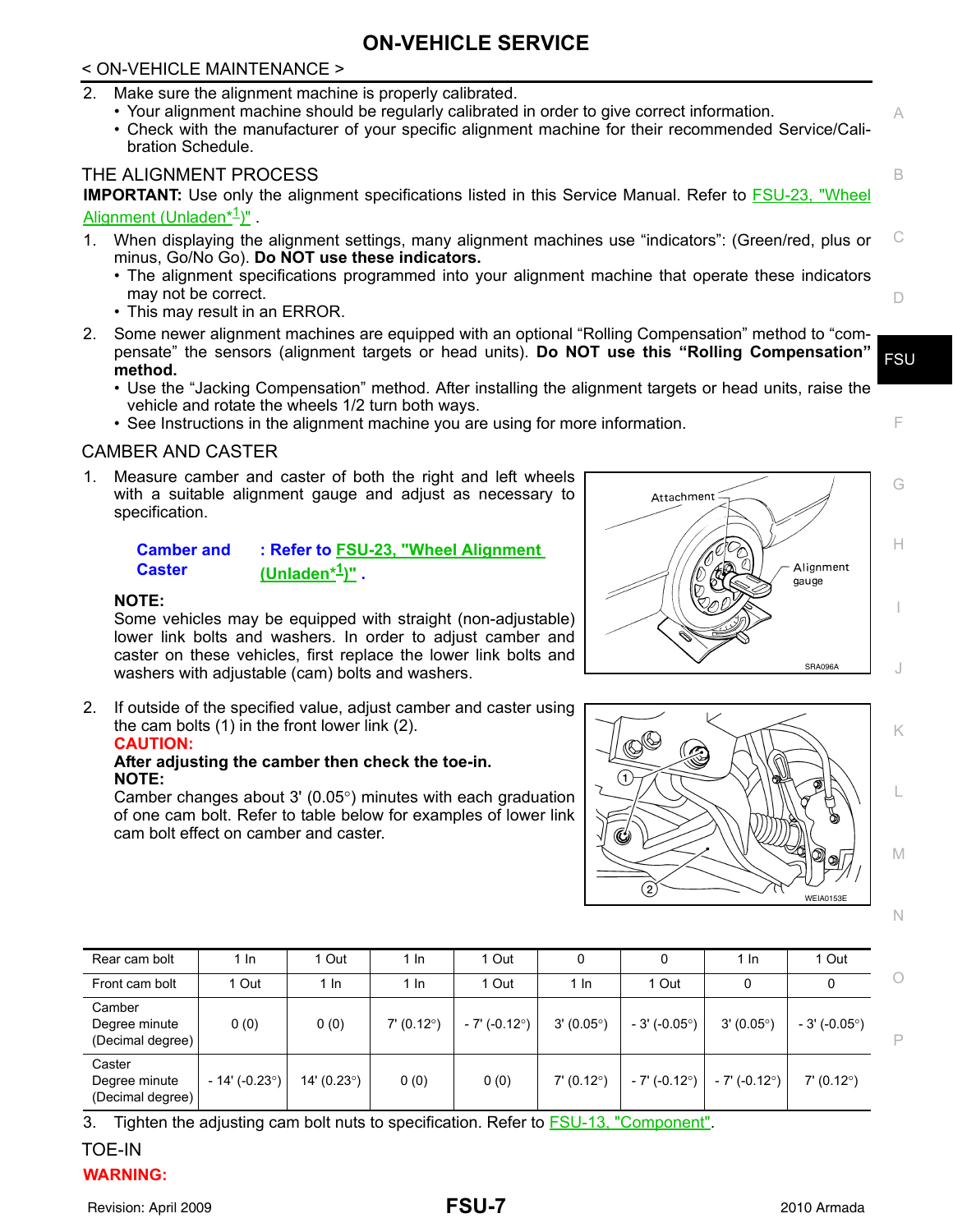## **ON-VEHICLE SERVICE**

#### < ON-VEHICLE MAINTENANCE >

- **Always perform the following procedure on a flat surface.**
- **Make sure that no person is in front of the vehicle before pushing it.**
- 1. Bounce the front of vehicle up and down to stabilize the vehicle height (posture).
- 2. Push the vehicle straight ahead about 5 m (16 ft).
- 3. Put a mark on base line of the tread (rear side) of both front tires at the same height as hub center as shown. These marks are measuring points.

- 4. Measure the distance (A) on the rear side of the front tires as shown.
- 5. Push the vehicle slowly ahead to rotate the wheels 180° degrees (1/2 a turn). **CAUTION:**

**If the wheels have rotated more than 180**° **degrees (1/2 turn), start this procedure again from the beginning. Never push the vehicle backward.**

6. Measure the distance (B) on the front side of the front tires at the same marks as shown. Total toe-in is calculated as  $(A - B)$ .

> **Total toe-in : Refer to [FSU-23, "Wheel Alignment \(Un](#page-22-4)** $l$ aden $*1$ <sup>u</sup> .



- a. Loosen the outer tie-rod lock nuts.
- b. Adjust the toe-in by screwing the outer tie-rods in or out.

**Standard length (L) : Refer to ST-35, "Steering Outer Socket and Inner Socket" .**

c. Tighten the outer tie-rod lock nuts to specification.

**Lock nut : Refer to ST-21, "Removal and Installation" .**

#### FRONT WHEEL TURNING ANGLE **NOTE:**

Check front wheel turning angle after the toe-in inspection.

- 1. Place front wheels on turning radius gauges in straight ahead position and rear wheels on stands so that vehicle can be level. Check the maximum inner and outer wheel turning angles for LH and RH road wheels.
- 2. Start engine and run at idle, turn steering wheel all the way right and left, measure the turning angle.

#### **Wheel turning angle (full turn)**

**: Refer to [FSU-23, "Wheel](#page-22-4)  [Alignment \(Unladen\\*](#page-22-4)1)".**







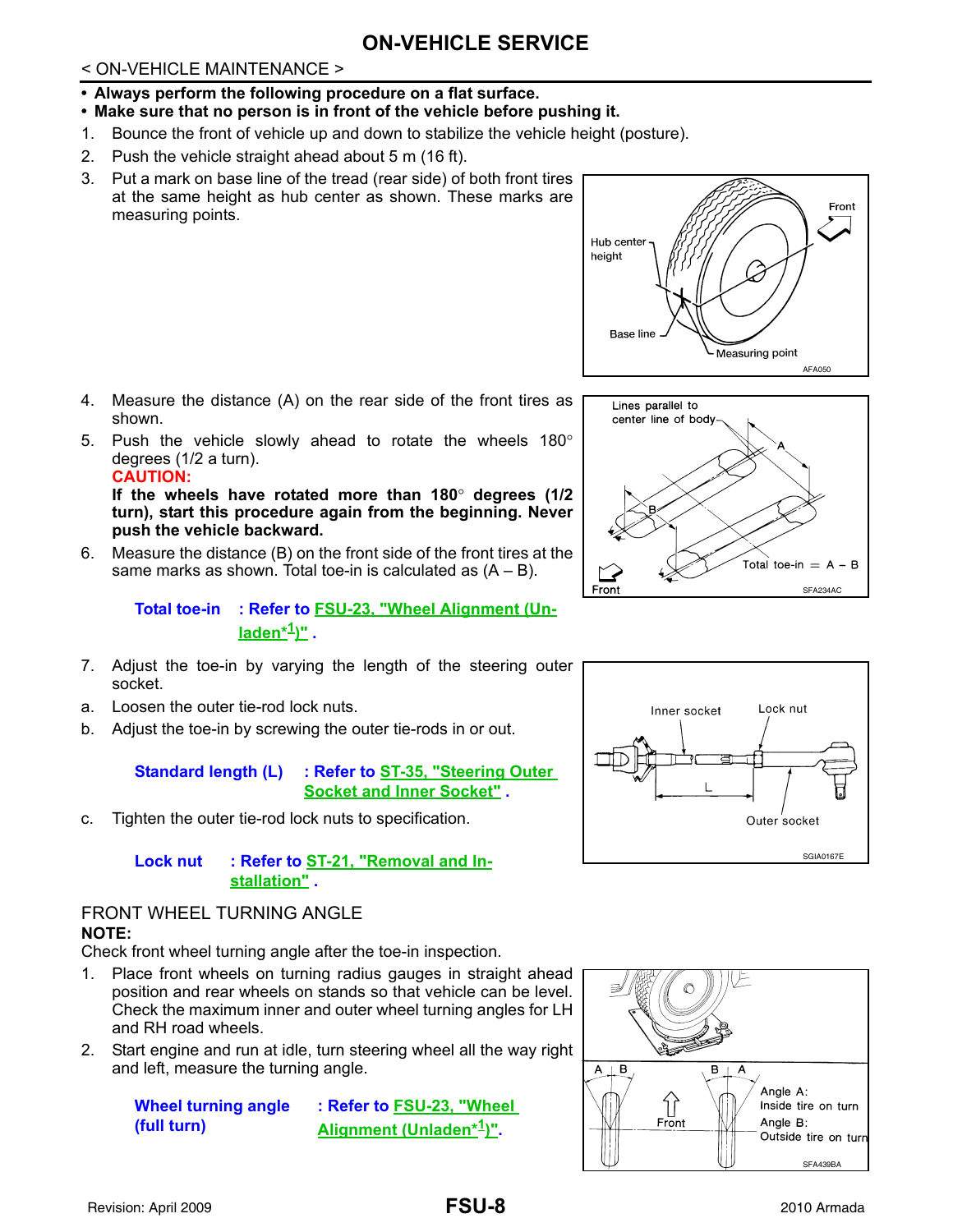## **ON-VEHICLE SERVICE**

#### < ON-VEHICLE MAINTENANCE >

| • Any turning angles are not adjustable. If any of steering angles are out of the specification, check if the<br>following parts are worn or damaged.<br>- Steering gear |  |
|--------------------------------------------------------------------------------------------------------------------------------------------------------------------------|--|
| - Steering column<br>- Front suspension components<br>If found that they are worn or damaged, replace them with new ones.                                                |  |
|                                                                                                                                                                          |  |

FSU

F

G

 $\mathrel{\vdash}\mathrel{\vdash}$ 

I

J

K

L

M

N

O

P

 $\Box$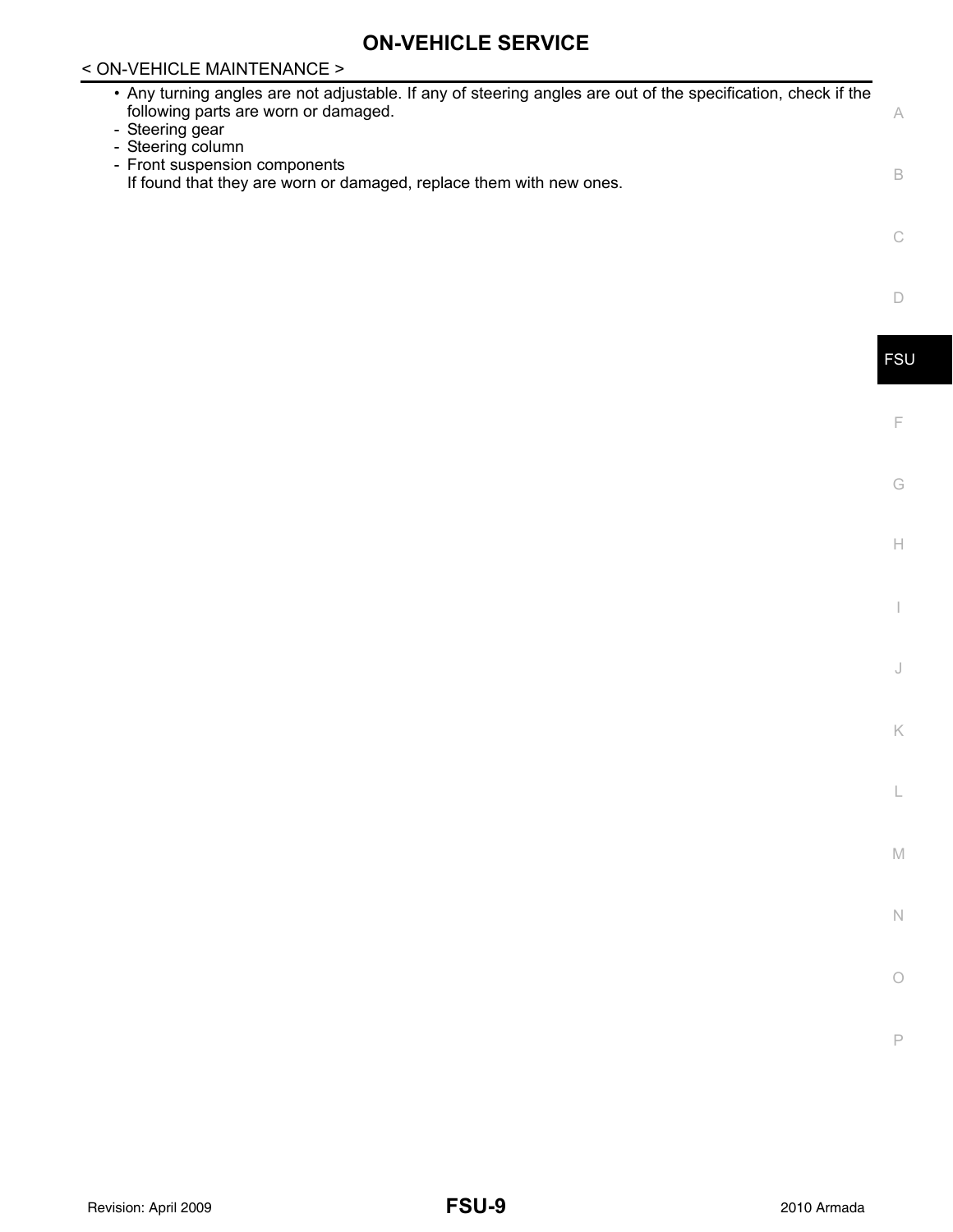#### <span id="page-9-0"></span>< ON-VEHICLE MAINTENANCE > KNUCKLE

## <span id="page-9-1"></span>On-Vehicle Inspection and Service *Instead of American Information INFOID:000000004918175*

Make sure the mounting conditions (looseness, backlash) of each component and component status (wear, damage) are within specifications. Refer to [FSU-24, "Ball Joint".](#page-23-0)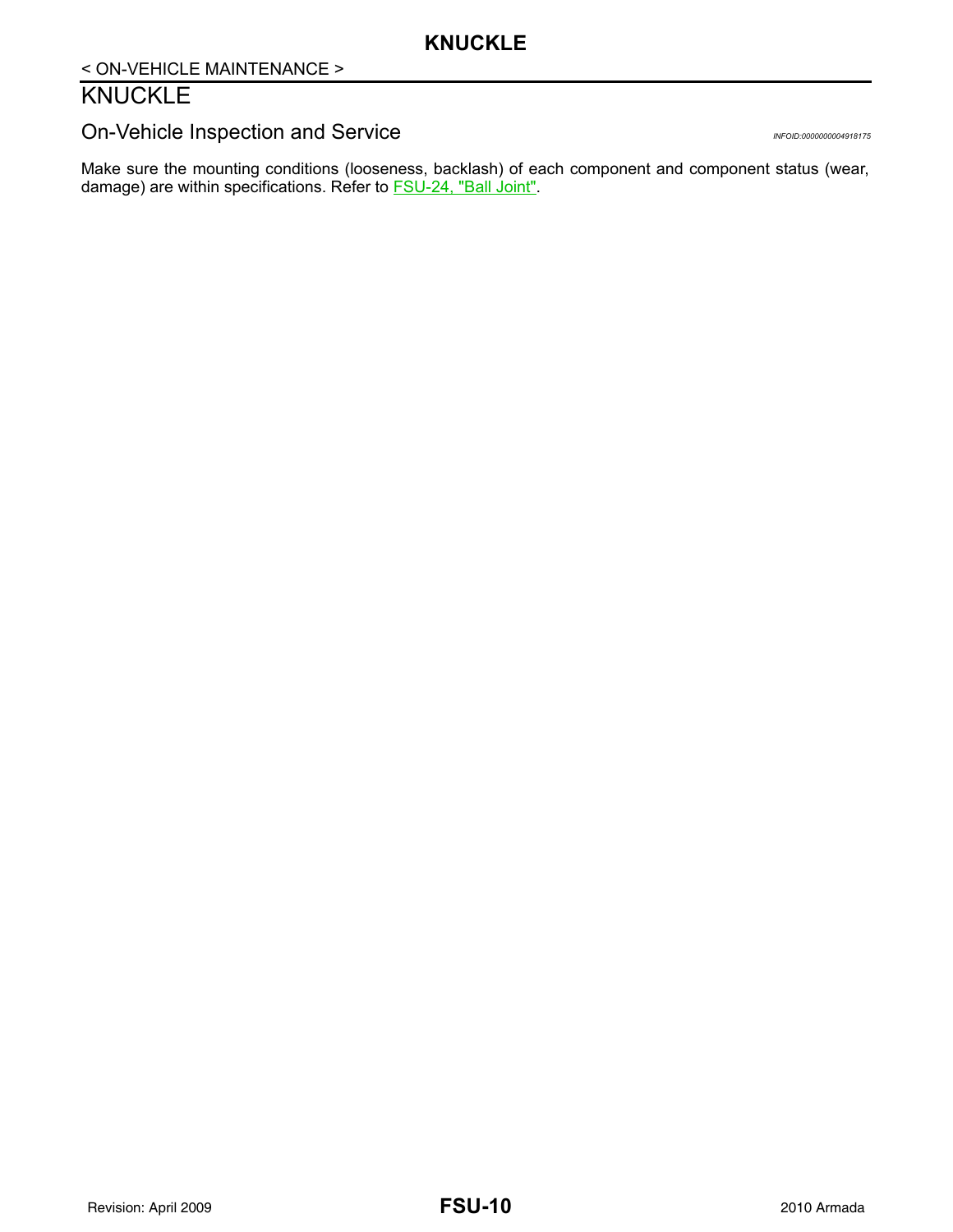## **UPPER BALL JOINT AND LOWER BALL JOINT**

#### < ON-VEHICLE MAINTENANCE >

## <span id="page-10-0"></span>UPPER BALL JOINT AND LOWER BALL JOINT

#### <span id="page-10-1"></span>Inspection *INFOID:0000000004918176*

- Check the ball joint for excessive play. Replace the upper or lower link assembly if any of the following exists:
- Ball joint stud is worn.
- Ball joint is hard to swing.
- Ball joint play in axial directions or end play is excessive.

#### Swinging Force

#### **NOTE:**

D Before checking the axial forces and end play, turn the lower ball joint at least 10 revolutions so that the ball joint is properly broken in.

- 1. Measure the ball joint swinging force using a suitable tool.
	- Measure at the cotter pin hole for upper ball joint as shown.
	- Measure at the groove for lower ball joint as shown.



2. Verify the ball joint swinging force is within specification.

Check the turning torque using a suitable tool.

| <b>Swinging force (A)</b> |                                                           |
|---------------------------|-----------------------------------------------------------|
| Upper ball joint          | $: 8.1 - 103.2$ N (0.8 - 10.5 kg-f,<br>$1.8 - 23.2$ lb-f) |
| <b>Lower ball joint</b>   | : 11.4 - 145.5 N (1.1 - 14.8 kg-f,<br>$2.5 - 32.7$ lb-f)  |

Before checking the axial forces and end play, turn the lower ball joint at least 10 revolutions so that the ball joint is properly broken in.

> **Turning torque (B) : 0.5 - 6.4 N·m (0.05 - 0.65 kg-m, 4 - 57 in-lb)**





Vertical End Play Check dust cover for damage. Replace it and the cover clamp if necessary. **NOTE:**

Revision: April 2009 **2010 Armada Revision: April 2009** 2010 Armada

Turning Force

**NOTE:**

A

C

B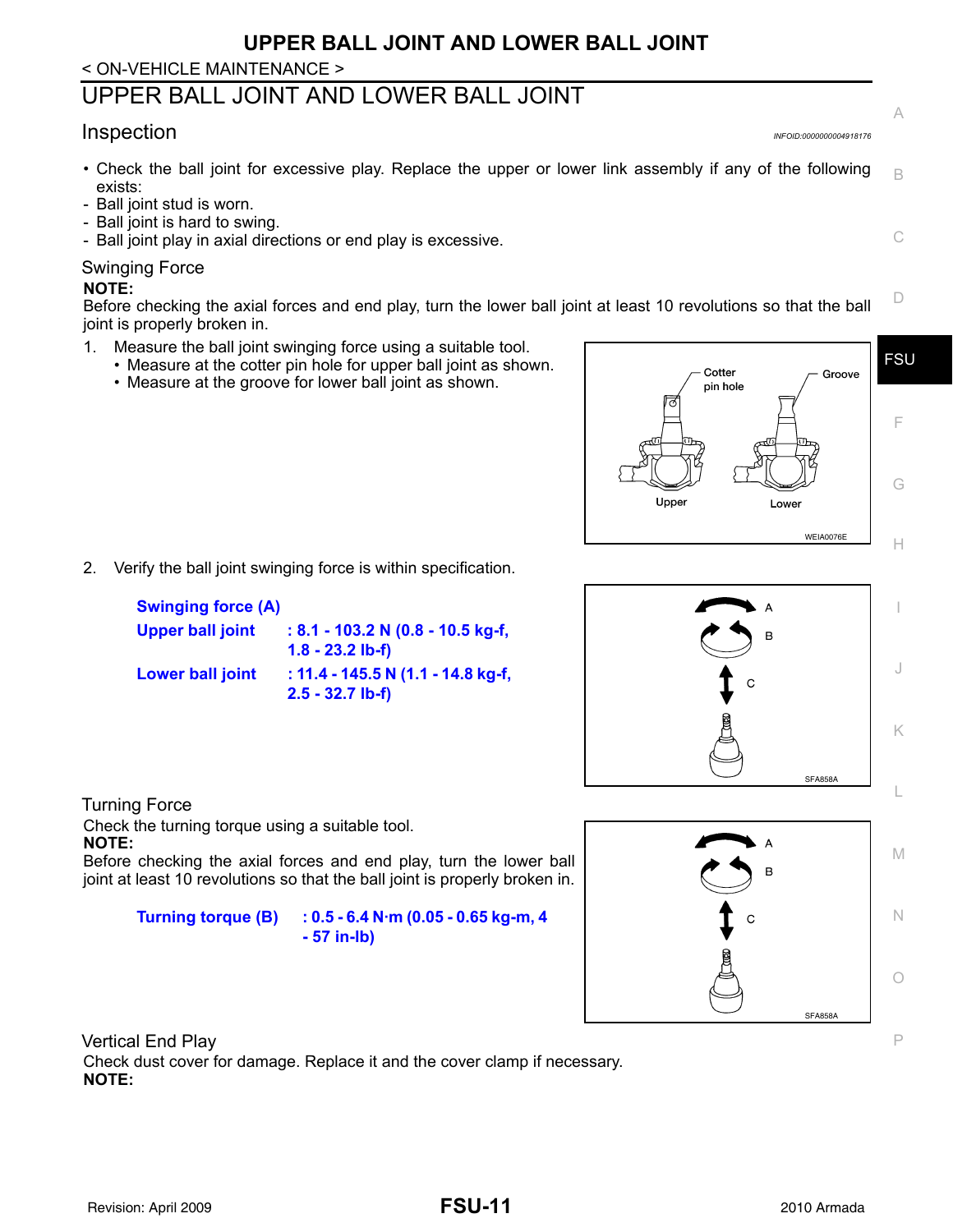## **UPPER BALL JOINT AND LOWER BALL JOINT**

#### < ON-VEHICLE MAINTENANCE >

Before checking the axial forces and end play, turn the lower ball joint at least 10 revolutions so that the ball joint is properly broken in.

**Vertical end play (C) : 0 mm (0 in)** 

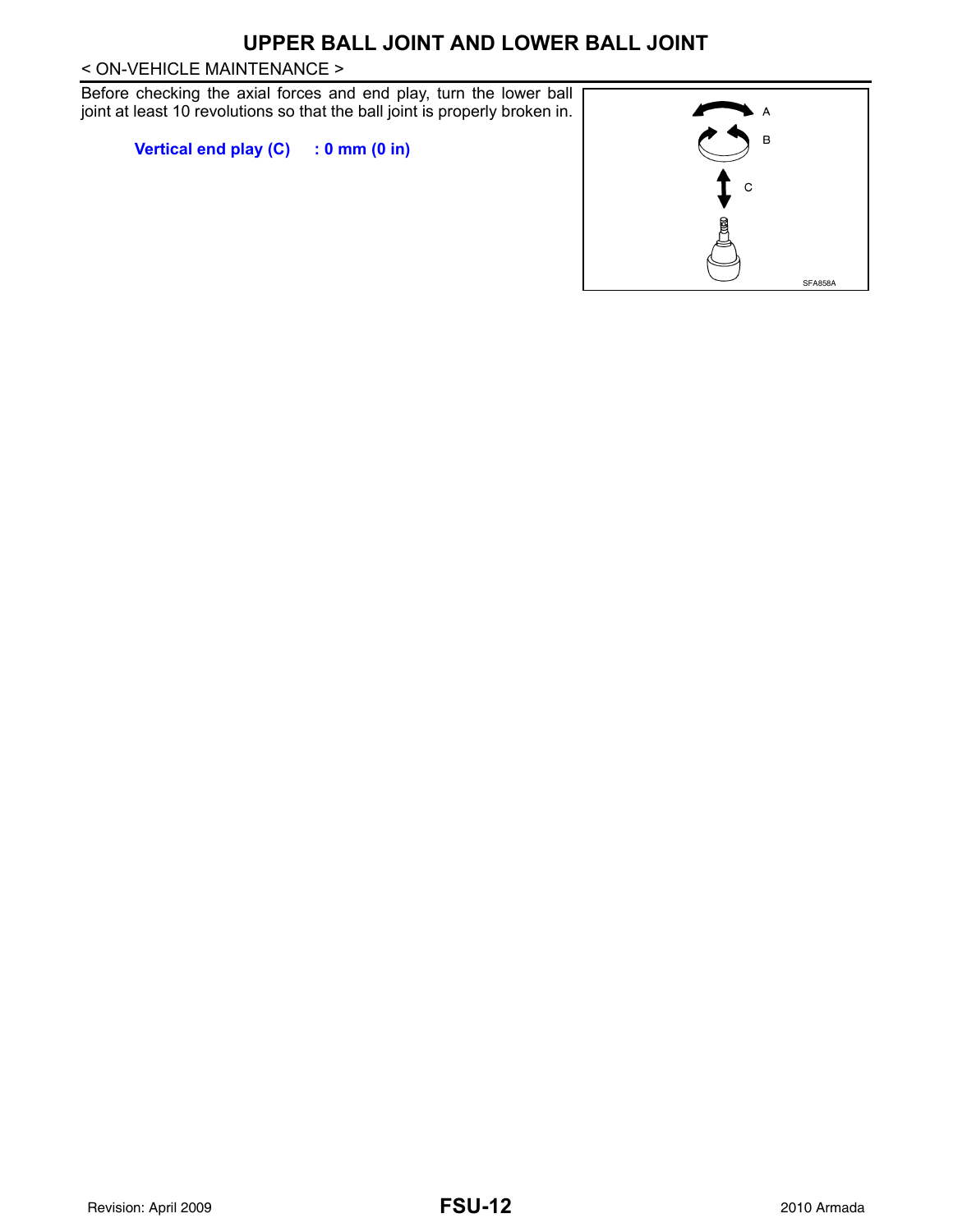#### < ON-VEHICLE REPAIR >

## <span id="page-12-0"></span>ON-VEHICLE REPAIR

<span id="page-12-1"></span>FRONT SUSPENSION ASSEMBLY

## <span id="page-12-2"></span>Component *INFOID:0000000004918177*

B

A



- 
- 13. Connecting rod 14. Coil spring 15. Upper seat
- 
- 
- 
- 
- 
- 
- 19. Spacer 20. Washer  $\leq$  Front
- 
- 10. Stabilizer bar 11. Stabilizer bar bushing 12. Stabilizer bar mounting bracket
	-
- 16. Upper spring seat 17. Shock absorber bushing 18. Shock absorber mounting insulator
	-

P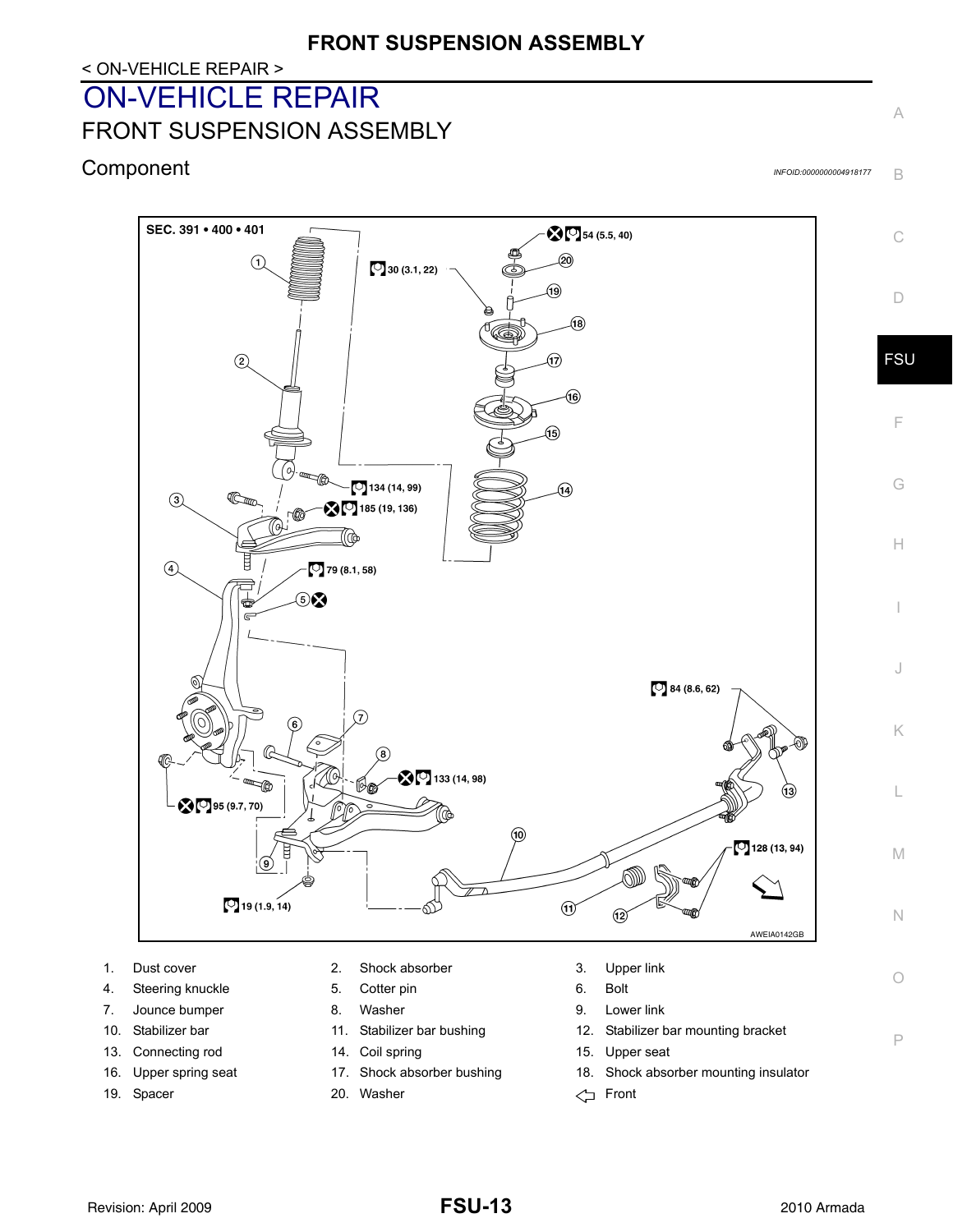## <span id="page-13-1"></span><span id="page-13-0"></span>REMOVAL AND INSTALLATION COIL SPRING AND SHOCK ABSORBER

#### <span id="page-13-2"></span>Removal and Installation *Installation INFOID:000000004918178*

#### **REMOVAL**

- 1. Remove the wheel and tire using power tool.
- 2. Remove the shock absorber lower bolt using power tool.
- 3. Remove the three shock absorber upper nuts using power tool.
- 4. Remove the coil spring and shock absorber assembly.
	- Turn steering knuckle out to gain enough clearance for removal.



#### INSTALLATION

Installation is in the reverse order of removal.

- The lower seat step (2) in the shock absorber assembly (1) faces outside of vehicle.
- Upper spring insulator (3)
- $\Leftrightarrow$ : Front
- Tighten all nuts and bolts to specification. Refer to **FSU-13**, "Com[ponent"](#page-12-2).
- When installing wheel and tire, refer to WT-50, "Rotation".



<span id="page-13-3"></span>

- 1. Set shock absorber horizontally with the piston rod fully extended.
- 2. Drill  $2 3$  mm (0.08 0.12 in) hole at the position ( $\bullet$ ) from top as shown in the figure to release gas gradually. **CAUTION:**
	- **Wear eye protection (safety glasses).**
	- **Wear gloves.**
	- **Be careful with metal chips or oil blown out by the compressed gas.**

#### **NOTE:**

- Drill vertically in this direction  $($ .
- Directly to the outer tube avoiding brackets.
- The gas is clear, colorless, odorless, and harmless.



3. Position the drilled hole downward and drain oil by moving the piston rod several times. **CAUTION:**

**Dispose of drained oil according to the law and local regulations.**

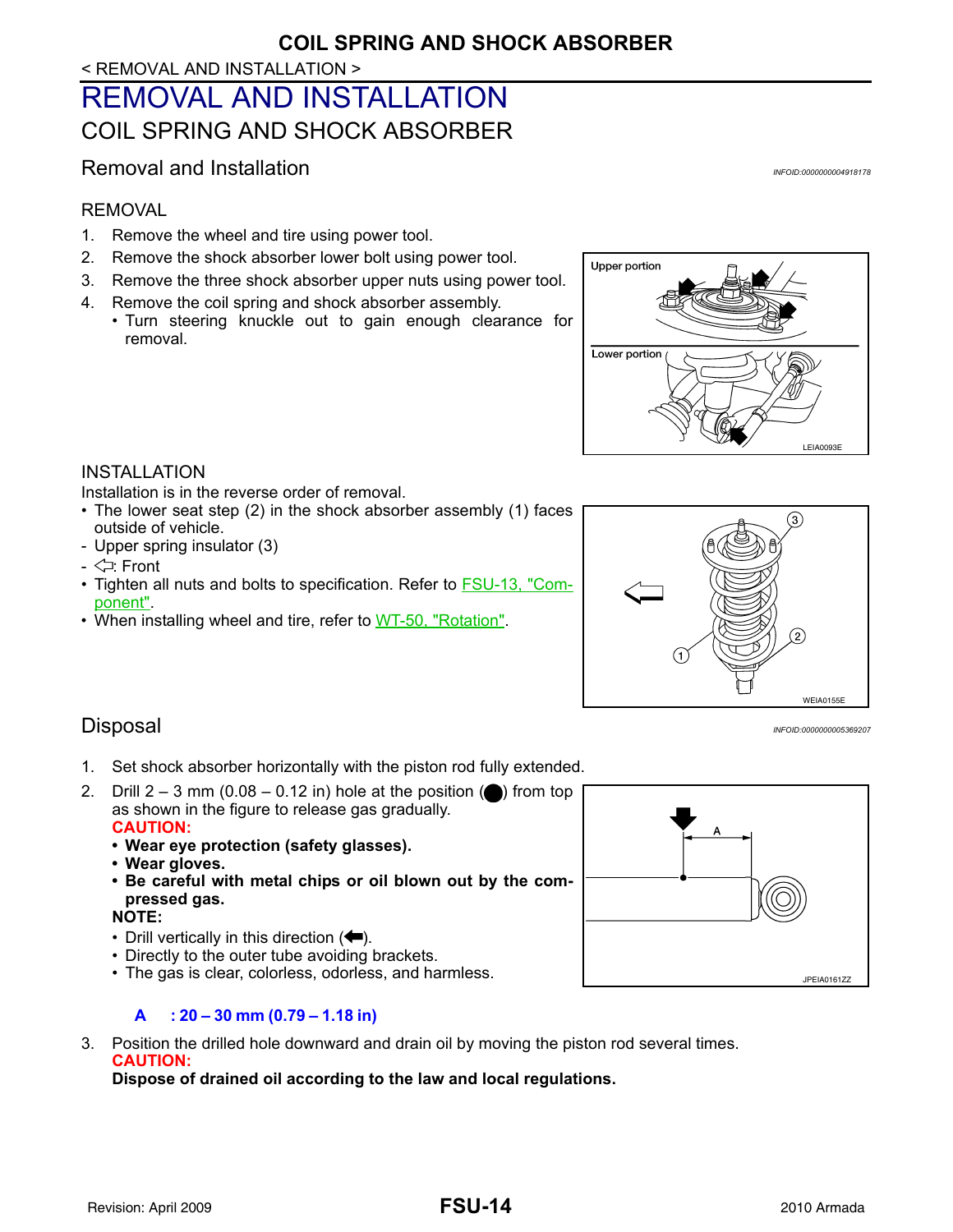## <span id="page-14-0"></span>STABILIZER BAR

#### <span id="page-14-1"></span>Removal and Installation *Installation INFOID:0000000004918179*

#### REMOVAL

- 1. Remove engine under cover using power tool.
- 2. Remove stabilizer bar mounting bracket bolts and connecting rod nuts using power tool, as shown.
- 3. Remove bushings from stabilizer bar.



FSU

D

#### INSPECTION AFTER REMOVAL

- Check stabilizer bar for twist and deformation. Replace if necessary.
- Check rubber bushing for cracks, wear and deterioration. Replace if necessary.

#### INSTALLATION

Installation is in the reverse order of removal.

• Tighten all nuts and bolts to specification. Refer to **FSU-13**, "Component".

G

H

I

J

K

L

M

N

O

P

A

C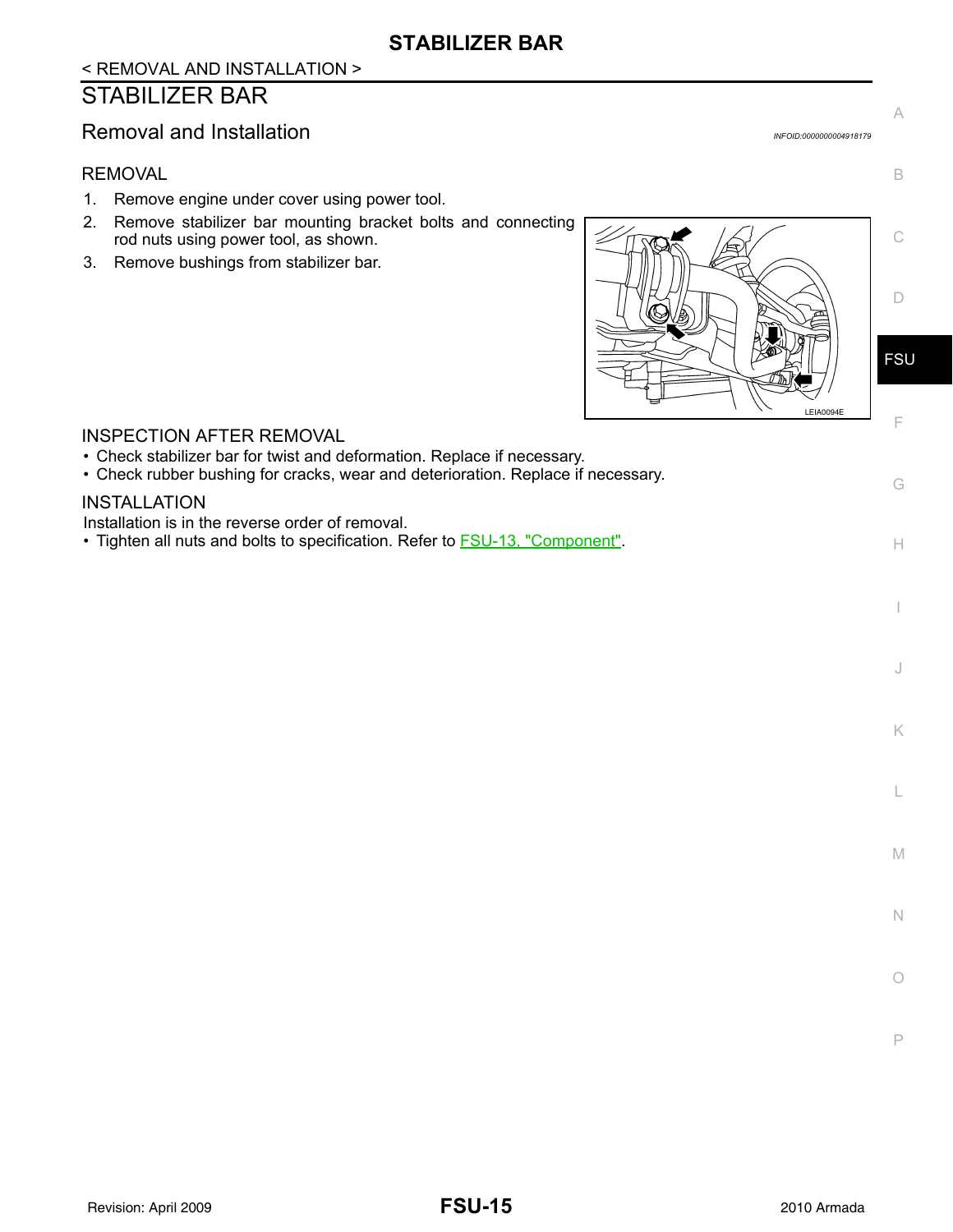## <span id="page-15-0"></span>UPPER LINK

#### <span id="page-15-1"></span>Removal and Installation *Installation Installation Installation INFOID:000000004918180*

#### REMOVAL

- 1. Remove the wheel and tire using power tool.
- 2. Remove the fender protector to access upper link. Refer to **EXT-21**, "Removal and Installation".
- 3. Remove cotter pin and nut from upper link ball joint and discard the cotter pin.
- 4. Separate upper link ball joint stud from steering knuckle using Tool.
	- Support lower link with jack.

#### **Tool number : ST29020001 (J-24319-01)**





#### 5. Remove upper link bolts and nuts, then remove upper link.

#### INSPECTION AFTER REMOVAL

Upper Link Check for deformation and cracks. Replace if necessary.

Upper Link Ball Joint Check for distortion and damage. Replace if necessary.

#### INSTALLATION

Installation is in the reverse order of removal.

• Tighten all nuts and bolts to specification. Refer to **FSU-13**, "Component". **CAUTION:**

#### **Use a new cotter pin for installation of upper link ball joint nut.**

- When installing wheel and tire, refer to WT-50, "Rotation".
- After installation, check that the front wheel alignment is within specification. Refer to **FSU-6**, "Front Wheel [Alignment".](#page-5-3)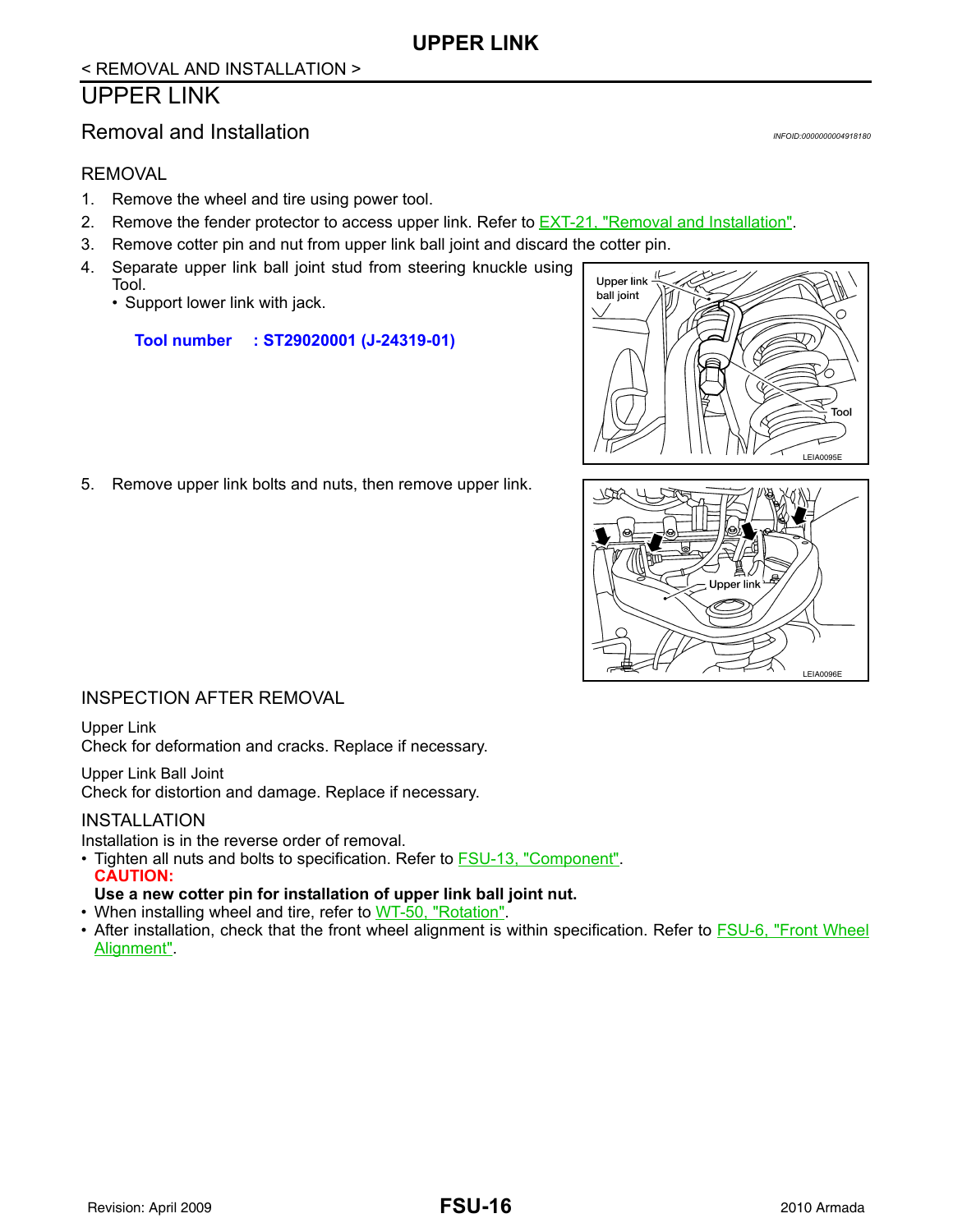## <span id="page-16-0"></span>LOWER LINK

## <span id="page-16-1"></span>Removal and Installation *INFOID:0000000004918181*

### REMOVAL

- 1. Remove the wheel and tire using power tool.
- 2. Remove lower shock absorber bolt.
- 3. Remove stabilizer bar connecting rod lower nut using power tool, then separate connecting rod from lower link. Refer to **FSU-15**, "Removal and Installation".
- 4. Remove drive shaft nut, if equipped. Refer to **FAX-9, "Removal and Installation"**.
- 5. Remove pinch bolt from steering knuckle using power tool, then separate lower link ball joint from steering knuckle.

6. Remove lower link bolts (1) and nuts, then the lower link (2).

L M N  $\bigcap$ INSPECTION AFTER REMOVAL Lower Link Check for deformation and cracks. Replace if necessary. Lower Link Bushing Check for distortion and damage. Replace if necessary. INSTALLATION Installation is in the reverse order of removal. • Tighten all nuts and bolts to specification. Refer to [FSU-13, "Component"](#page-12-2). **CAUTION: Use a new cotter pin for installation of upper link ball joint nut.** • When installing wheel and tire, refer to WT-50, "Rotation". • After installation, check that the front wheel alignment is within specification. Refer to **FSU-6**, "Front Wheel [Alignment"](#page-5-3).

Front LH lower link LEIA0097E

C

A

B

D

FSU

F

G

H

I

J

K

P

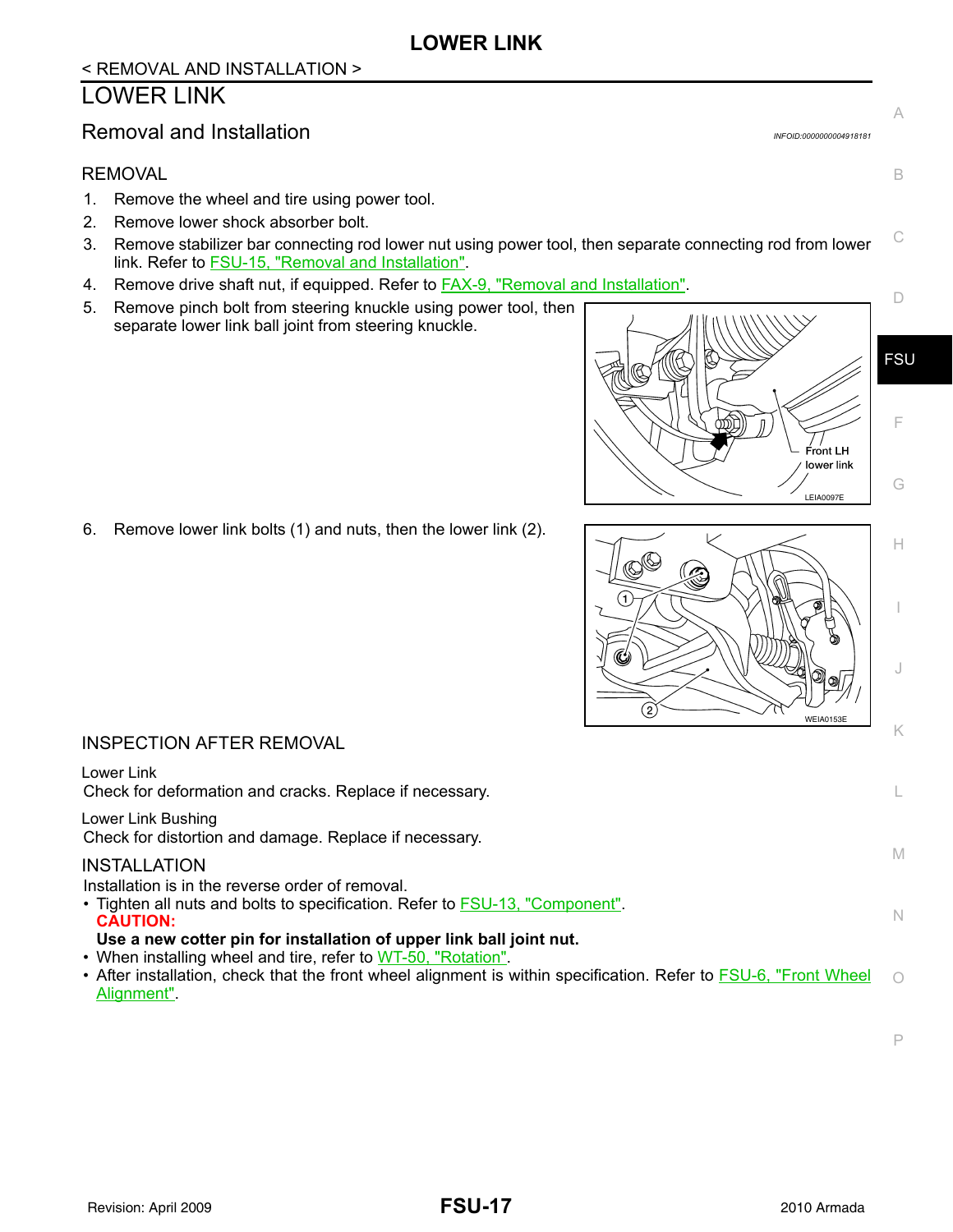### **UPPER BALL JOINT AND LOWER BALL JOINT**

< REMOVAL AND INSTALLATION >

## <span id="page-17-0"></span>UPPER BALL JOINT AND LOWER BALL JOINT

#### <span id="page-17-1"></span>Removal and Installation *Installation* **Installation Installation**

The ball joints are part of the upper and lower links. Refer to **FSU-16**, "Removal and Installation" (upper link), [FSU-17, "Removal and Installation"](#page-16-1) (lower link).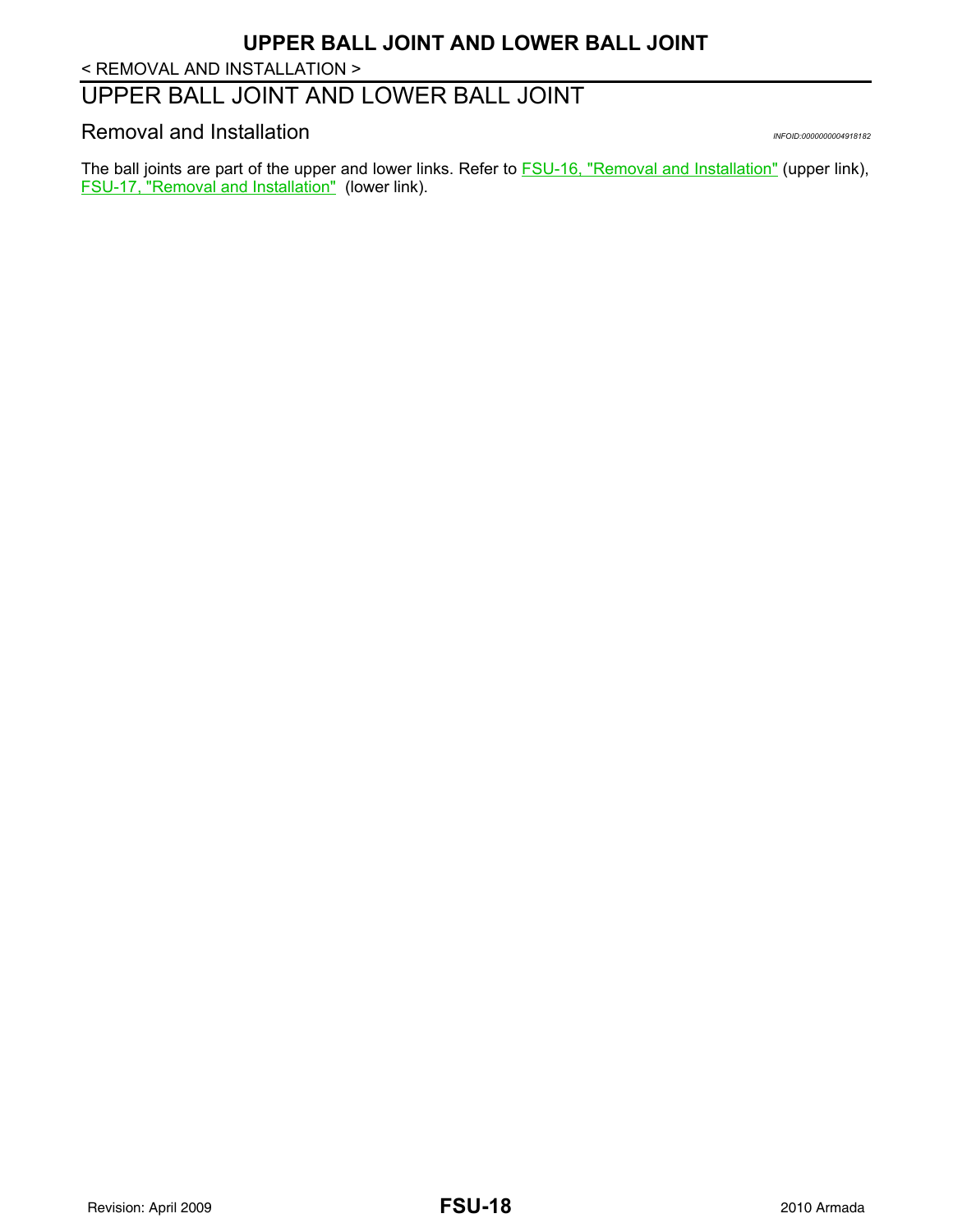## <span id="page-18-0"></span>< REMOVAL AND INSTALLATION > KNUCKLE

## <span id="page-18-1"></span>Removal and Installation *Installation Installation Installation INFOID:000000004918185*

A



P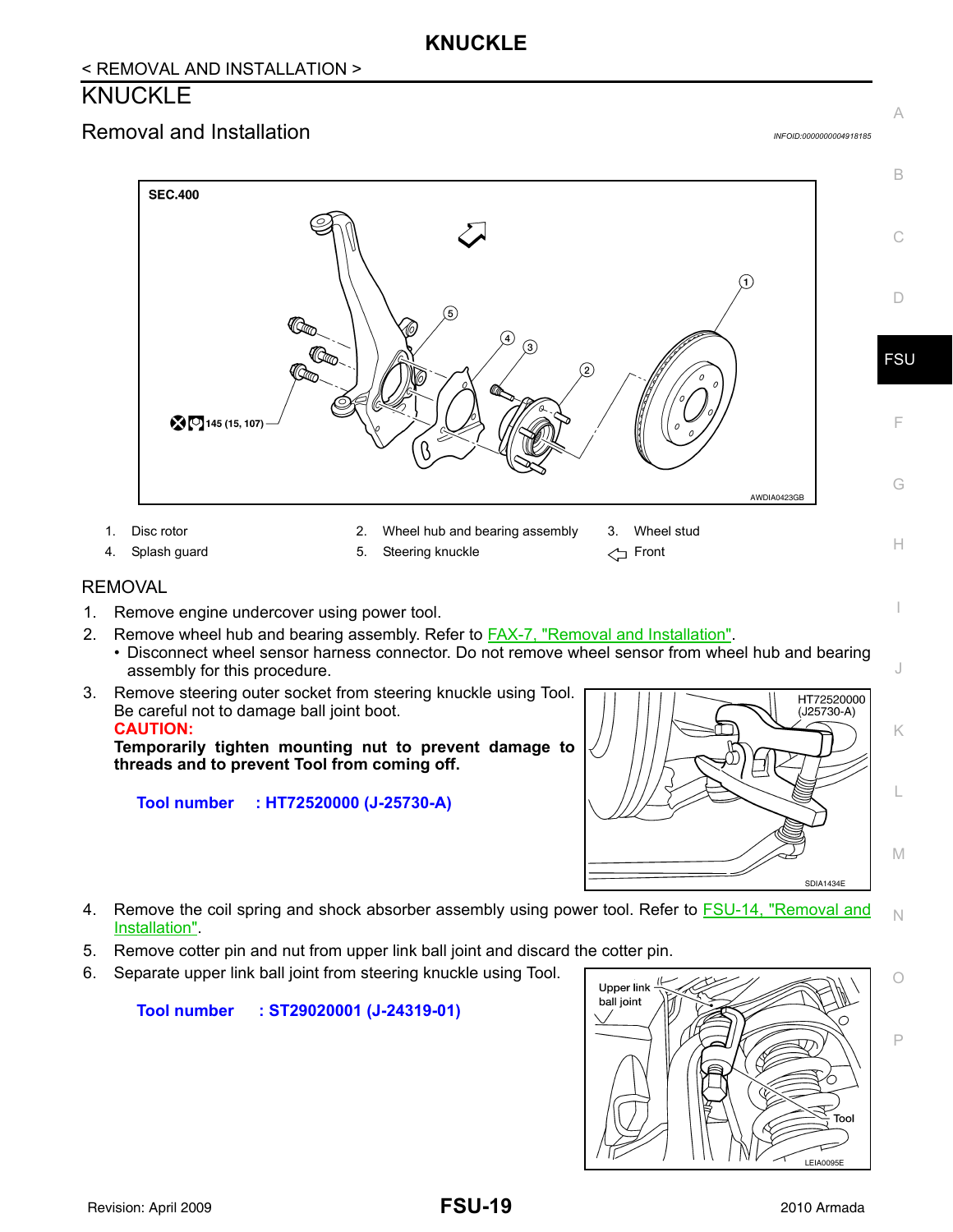## **KNUCKLE**

#### < REMOVAL AND INSTALLATION >

7. Remove pinch bolt from steering knuckle using power tool, then separate lower link ball joint from steering knuckle.



8. Remove steering knuckle from vehicle.

#### INSPECTION AFTER REMOVAL

Check for deformity, cracks and damage on each part, replace if necessary.

• Perform ball joint inspection. Refer to **FSU-11**, "Inspection".

#### INSTALLATION

Installation is in the reverse order of removal.

• Refer to **[FSU-13, "Component"](#page-12-2)** for tightening torques. **CAUTION:**

#### **Use a new cotter pin for installation of lock nut.**

• When installing disc rotor on wheel hub and bearing assembly, align the marks.

#### **NOTE:**

When not using the alignment mark, refer to **BR-7, "DISC ROTOR** : Inspection".

• When installing wheel and tire, refer to WT-50, "Rotation".

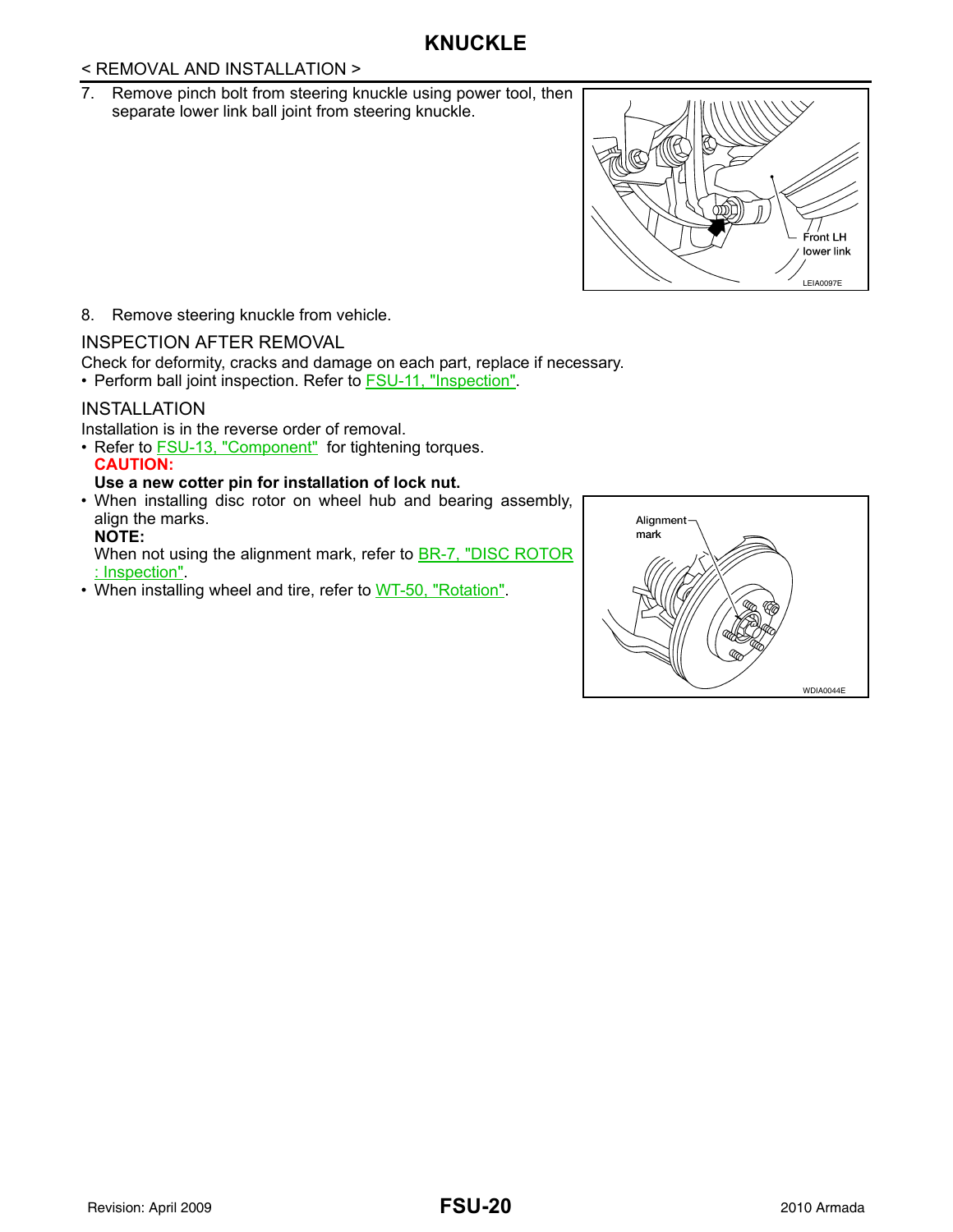#### < DISASSEMBLY AND ASSEMBLY >

## <span id="page-20-1"></span><span id="page-20-0"></span>DISASSEMBLY AND ASSEMBLY COIL SPRING AND SHOCK ABSORBER

## <span id="page-20-2"></span>Disassembly and Assembly **Integral and Assembly** *INFOID:000000004918186*

#### DISASSEMBLY

1. Set the shock absorber in a vise, then loosen (without removing) the piston rod lock nut as shown. **CAUTION:**

#### **Do not remove piston rod lock nut at this time.**

2. Compress the spring using tool until the shock absorber mounting insulator can be turned by hand. **WARNING:**

**Make sure that the pawls of the two tools are firmly hooked on the spring. The spring compressors must be tightened alternately and evenly so as not to tilt the spring.**

- 3. Remove the piston rod lock nut.
	- Discard the piston rod lock nut, use a new nut for assembly.





#### INSPECTION AFTER DISASSEMBLY

#### Shock Absorber Assembly

- Check for smooth operation through a full stroke, both compression and extension.
- Check for oil leakage on welded or gland packing portions.
- Check piston rod for cracks, deformation or other damage and replace if necessary.

#### Mounting Insulator and Rubber Parts

Check cemented rubber-to-metal portion for separation or cracks. Check rubber parts for deterioration and replace if necessary.

Coil Spring

- Check for cracks, deformation or other damage and replace if necessary.
- Check the free spring height.

| <b>Front spring free height</b>              |  |
|----------------------------------------------|--|
| $2WD$ : $325.5 \pm 3$ mm (12.8 $\pm$ 0.1 in) |  |
| 4WD : $335.0 \pm 3$ mm (13.2 $\pm$ 0.1 in)   |  |

#### ASSEMBLY

A

B

F

K

L

M

P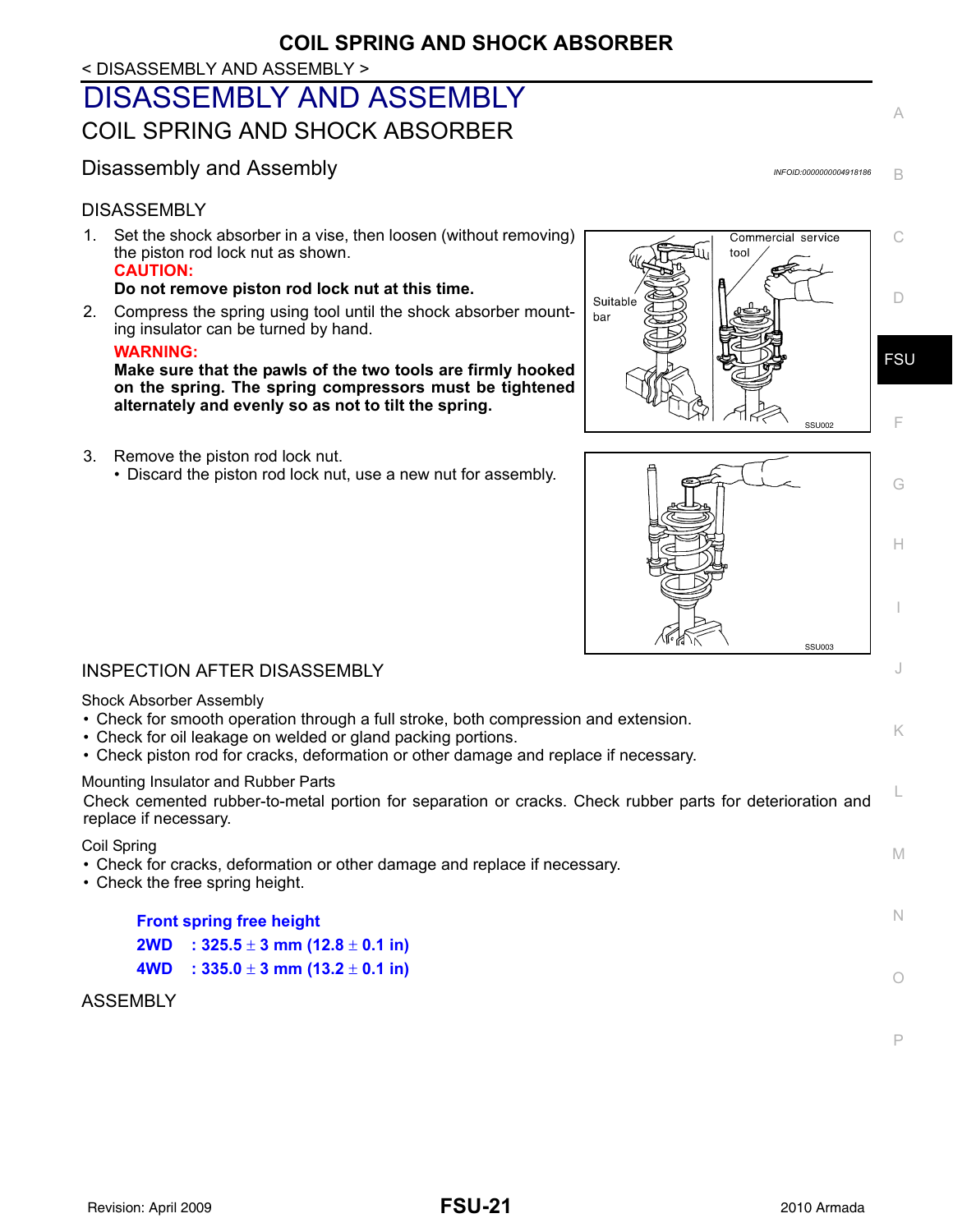## **COIL SPRING AND SHOCK ABSORBER**

#### < DISASSEMBLY AND ASSEMBLY >

- 1. When installing coil spring on shock absorber, the lower end (2) and upper end (3) must be positioned as shown.
	- Shock absorber mounting insulator (1)
	- $\cdot \leftarrow$ : Flat tail



- 2. Install upper spring insulator (3) with studs located in line with lower shock mount and in lower seat step (2). The lower seat step (2) in the shock absorber assembly (1) faces outside of vehicle.
	- $\cdot$   $\Leftrightarrow$  Front
- 3. Tighten the piston rod lock nut to specification. Refer to **FSU-13**, ["Component".](#page-12-2)
	- Use a new piston rod lock nut for assembly.

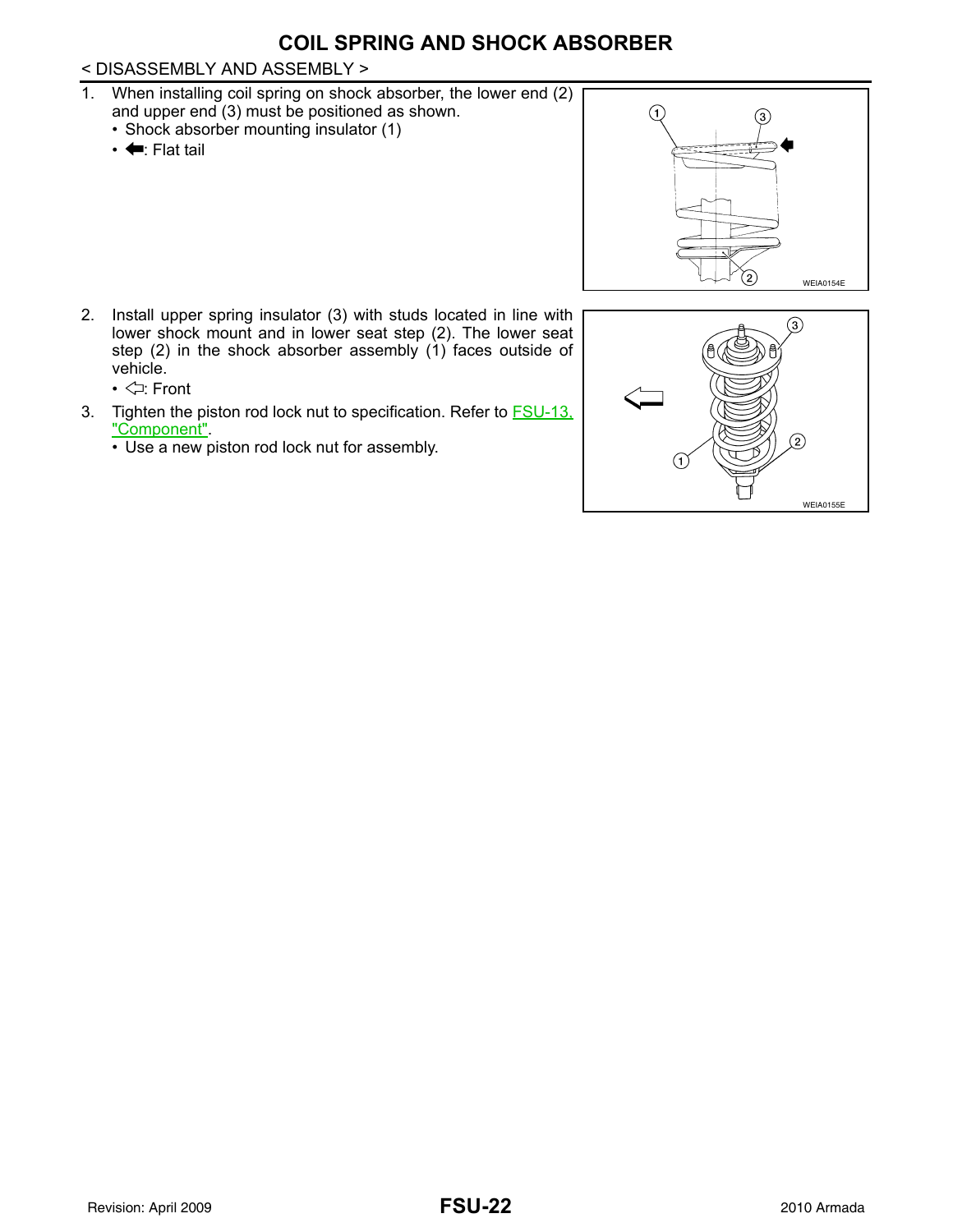## **SERVICE DATA AND SPECIFICATIONS (SDS)**

#### < SERVICE DATA AND SPECIFICATIONS (SDS)

## <span id="page-22-0"></span>SERVICE DATA AND SPECIFICATIONS (SDS)

## <span id="page-22-1"></span>SERVICE DATA AND SPECIFICATIONS (SDS)

## <span id="page-22-2"></span>General Specification **Integral** Specification *INFOID:000000004918187*

B

| Suspension type     | Independent double wishbone coil over shock |  |
|---------------------|---------------------------------------------|--|
| Shock absorber type | Double-acting hydraulic                     |  |
| Stabilizer          | Standard equipment                          |  |

## <span id="page-22-3"></span>Spring Free Height **International Spring Free Height** *INFOID:000000004918188***</mark>**

 $\Box$ 

A

| 2WD | $325.5 \pm 3$ mm (12.8 $\pm$ 0.1 in) | -SU |
|-----|--------------------------------------|-----|
| 4WD | $335.0 \pm 3$ mm (13.2 $\pm$ 0.1 in) |     |

## <span id="page-22-4"></span>Wheel Alignment (Unladen<sup>\*1</sup>) *IMPOD:000000004918189*

F

| Drive type                                            |              | 2WD                                        |                                    | 4WD                                        |                                    |
|-------------------------------------------------------|--------------|--------------------------------------------|------------------------------------|--------------------------------------------|------------------------------------|
| Suspension                                            |              | Standard                                   | Air leveling                       | Standard                                   | Air leveling                       |
| Camber<br>Degree minute (decimal degree)              | Minimum      | $-0^{\circ}$ 51' ( $-0.85^{\circ}$ )       |                                    | $-0^{\circ}$ 33' ( $-0.55^{\circ}$ )       |                                    |
|                                                       | Nominal      | $-0^{\circ}$ 6' ( $-0.10^{\circ}$ )        |                                    | $0^{\circ}$ 12' (0.20 $^{\circ}$ )         |                                    |
|                                                       | Maximum      | $0^{\circ}$ 39' (0.65 $^{\circ}$ )         |                                    | $0^{\circ}$ 57' (0.95°)                    |                                    |
|                                                       | Cross camber | $0^{\circ}$ 45' (0.75°) or less            |                                    | $0^{\circ}$ 45' (0.75°) or less            |                                    |
|                                                       | Minimum      | $2^{\circ}$ 39' (2.65 $^{\circ}$ )         | $3^{\circ}$ 15' (3.25 $^{\circ}$ ) | $2^{\circ}$ 15' (2.25 $^{\circ}$ )         | $2^{\circ}45'$ (2.75 $^{\circ}$ )  |
| Caster<br>Degree minute (decimal degree)              | Nominal      | $3^{\circ}$ 24' (3.40 $^{\circ}$ )         | $4^{\circ}$ 0' $(4.00^{\circ})$    | $3^{\circ}$ 0' (3.00 $^{\circ}$ )          | $3^{\circ} 30' (3.50^{\circ})$     |
|                                                       | Maximum      | $4^{\circ}$ 09' (4.15 $^{\circ}$ )         | $4^{\circ}$ 45' (4.75 $^{\circ}$ ) | $3^{\circ}$ 45' (3.75°)                    | $4^{\circ}$ 15' (4.25 $^{\circ}$ ) |
|                                                       | Cross caster | $0^{\circ}$ 45' (0.75 $^{\circ}$ ) or less |                                    | $0^{\circ}$ 45' (0.75 $^{\circ}$ ) or less |                                    |
| Kingpin inclination<br>Degree minute (decimal degree) |              | $13^{\circ}$ 32' (13.53 $^{\circ}$ )       |                                    | $13°13'$ (13.22°)                          |                                    |



L

M

| Total toe-in<br>side) |                                           | <b>Minimum</b> | 1.8 mm $(0.07 \text{ in})$                                                   | 1.8 mm $(0.07 \text{ in})$                                                  | ∩ |
|-----------------------|-------------------------------------------|----------------|------------------------------------------------------------------------------|-----------------------------------------------------------------------------|---|
|                       | Distance $(A - B)$                        | Nominal        | $2.8$ mm $(0.11$ in)                                                         | $2.8$ mm $(0.11$ in)                                                        |   |
|                       |                                           | Maximum        | $3.8$ mm $(0.15$ in)                                                         | $3.8$ mm $(0.15$ in)                                                        |   |
|                       | Angle (left side or right                 | <b>Minimum</b> | $0^{\circ}$ 3' (0.05 $^{\circ}$ )                                            | $0^{\circ}$ 3' (0.05 $^{\circ}$ )                                           |   |
|                       | Degree minute (decimal                    | Nominal        | $0^{\circ}$ 5' (0.08 $^{\circ}$ )                                            | $0^{\circ}$ 5' (0.08 $^{\circ}$ )                                           |   |
|                       | degree)                                   | <b>Maximum</b> | $0^{\circ}$ 7' (0.12 $^{\circ}$ )                                            | $0^{\circ}$ 7' (0.12 $^{\circ}$ )                                           |   |
| Wheel turning         | Inside<br>Degree minute (decimal degree)  |                | $34^{\circ}$ 31' - 38 $^{\circ}$ 31' *2<br>$(34.52^{\circ} - 38.52^{\circ})$ | $34^{\circ} 44' - 38^{\circ} 44'$ *4<br>$(34.73^{\circ} - 38.73^{\circ})$   |   |
| angle<br>(full turn)  | Outside<br>Degree minute (decimal degree) |                | $30^{\circ} 59' - 34^{\circ} 59'$ *3<br>$(30.98^{\circ} - 34.98^{\circ})$    | $30^{\circ}$ 29' - $34^{\circ}$ 29' *5<br>$(30.48^{\circ} - 34.48^{\circ})$ |   |

Revision: April 2009 **2010 2010 Armada 2010 Armada 2010 Armada**